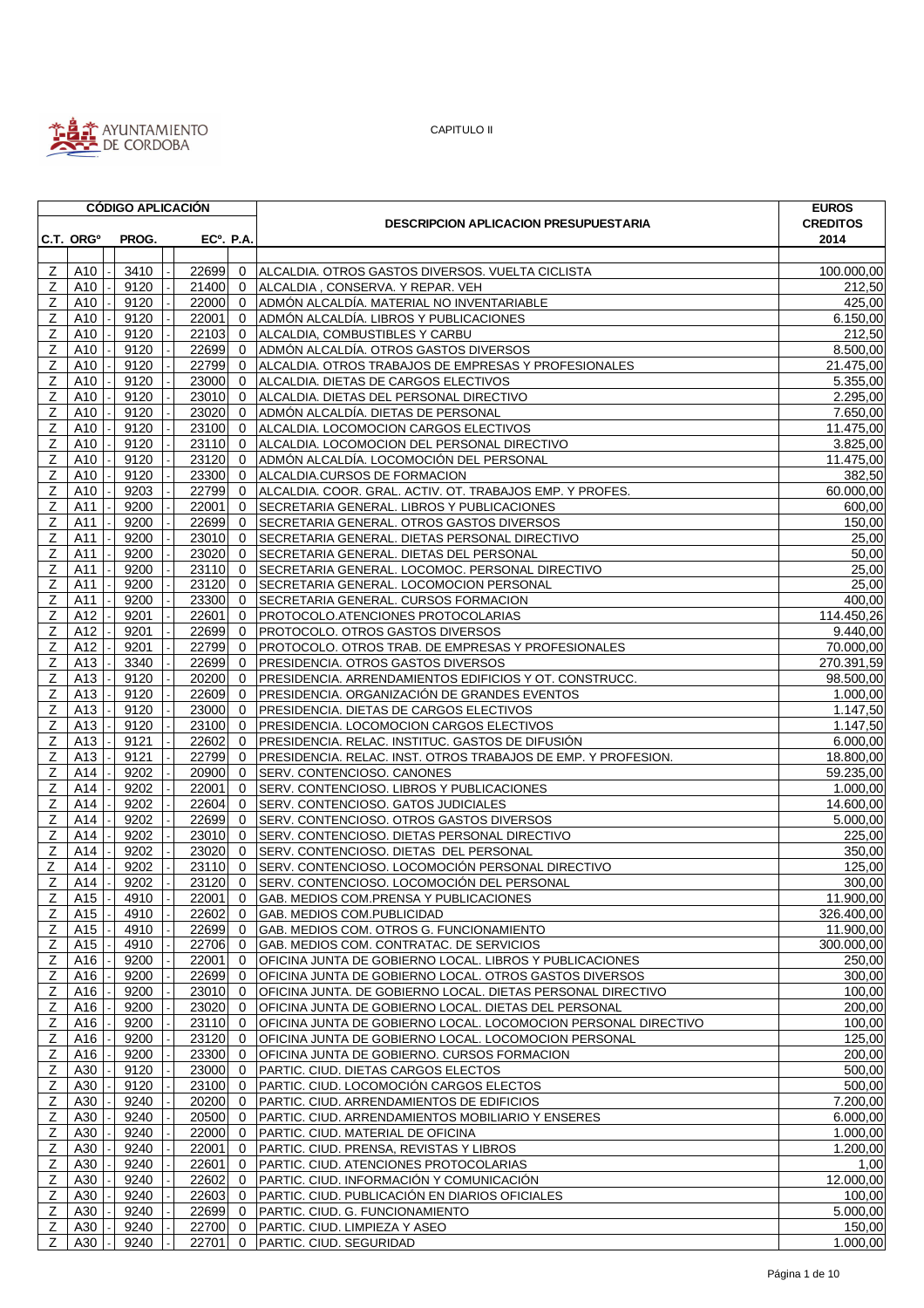

|                |                       | <b>CÓDIGO APLICACIÓN</b> |       |                        |                                                                 | <b>EUROS</b>    |
|----------------|-----------------------|--------------------------|-------|------------------------|-----------------------------------------------------------------|-----------------|
|                |                       |                          |       |                        | <b>DESCRIPCION APLICACION PRESUPUESTARIA</b>                    | <b>CREDITOS</b> |
|                | C.T. ORG <sup>o</sup> | PROG.                    |       | EC <sup>o</sup> . P.A. |                                                                 | 2014            |
| Z              | A30                   | 9240                     | 22706 |                        | 0 PARTIC. CIUD. ESTUDIOS Y TRABAJOS TÉCNICOS                    | 19.000,00       |
| Ζ              | A30                   | 9240                     | 23020 | $\mathbf{0}$           | PARTIC. CIUD. DIETAS DEL PERSONAL                               | 2.500,00        |
| Ζ              | A30                   | 9240                     | 23120 |                        | 0   PARTC. CIUD. LOCOMOCIÓN DEL PERSONAL                        | 3.500,00        |
| Ζ              | A30                   | 9240                     | 23300 | $\overline{0}$         | PARTIC. CIUD. CURSOS DE FORMACION                               | 3.500,00        |
| Z              | A30                   | 9240                     | 23302 | $\mathbf{0}$           | PARTIC. CIUD. ASISTENCIA ORG. COMP. BARRIADAS REPRESENT.ALCALDE | 64.700,00       |
| Z              | A30                   | 9241                     | 22699 | $\mathbf{0}$           | PARTIC. CIUD.GTOS. FUNCIONAMIENTO CONSEJOS DISTRITO             | 11.900,00       |
| Z              | A30                   | 9242                     | 22699 | $\mathbf{0}$           | PARTICI. CIUD. GTOS. FUNCIONAMIETO CONSEJO MOV. CIUDADANO       | 6.000,00        |
| Ζ              | A30                   | 9244                     | 22699 | $\mathbf{0}$           | PARTIC. CIUD.PROGRAMAS                                          | 116.462,00      |
| Ζ              | A30                   | 9244                     | 22706 | $\mathbf{0}$           | PARTIC.CIUDADANA.CONTRATACION SERVICIOS                         | 360.000,00      |
| Ζ              | A30                   | 9245                     | 22002 | $\mathbf{0}$           | PARTIC. CIUD. MATERIAL INFORMATICO                              | 200.00          |
| Z              | A30                   | 9245                     | 23020 | $\mathbf{0}$           | PARTIC. CIUD. DIETAS PERSONAL                                   | 3.177,21        |
| Z              | A30                   | 9245                     | 23120 | $\mathbf{0}$           | PARTIC. CIUD. LOCOMOCION DEL PERSONAL                           | 638,22          |
| Ζ              | A31                   | 2320                     | 20200 |                        | 0  MAYORES. ARRENDAMIENTOS DE EDIFICIOS                         | 65.000,00       |
| Ζ              | A31                   | 2320                     | 20500 | $\Omega$               | MAYORES. ARRENDAMIENTOS DE MOBILIARIO Y ENSERES                 | 1.000,00        |
| Ζ              | A31                   | 2320                     | 21300 | $\mathbf 0$            | MAYORES. REP. MANTEN. Y CONSERVACION MAQUINARIA                 | 3.000,00        |
| Z              | A31                   | 2320                     | 21500 | $\mathbf{0}$           | MAYORES. REP. MANTEN. Y CONSERVACION MOBILIARIO                 | 2.000,00        |
| Z              | A31                   | 2320                     | 22000 | $\mathbf{0}$           | MAYORES. MATERIAL DE OFICINA                                    | 1.000,00        |
| Z              | A31                   | 2320                     | 22001 | $\mathbf{0}$           | MAYORES. PRENSA, REVISTAS Y LIBROS                              | 12.000,00       |
| Ζ              | A31                   | 2320                     | 22110 | $\mathbf{0}$           | MAYORES. PRODUCTOS DE LIMPIEZA Y ASEO                           | 1.000.00        |
| Ζ              | A31                   | 2320                     | 22601 | $\Omega$               | MAYORES. ATENCIONES PROTOCOLARIAS                               | 12.000,00       |
| z              | A31                   | 2320                     | 22602 | $\mathbf{0}$           | MAYORES. PUBLICIDAD Y PROPAGANDA                                | 6.000,00        |
| Ζ              | A31                   | 2320                     | 22699 | $\mathbf{0}$           | MAYORES. OTROS GASTOS DIVERSOS                                  | 8.000,00        |
| Z              | A31                   | 2320                     | 22699 | P                      | CENTROS DE MAYORES. OTROS GTOS. DIVERSOS                        |                 |
|                |                       |                          |       |                        |                                                                 | 188.300,00      |
| Ζ              | A31                   | 2320                     | 22700 | $\mathbf{0}$           | MAYORES. LIMPIEZA Y ASEO                                        | 1.000,00        |
| Ζ              | A31                   | 2320                     | 22701 | $\mathbf{0}$           | MAYORES. SEGURIDAD                                              | 6.000,00        |
| Ζ              | A31                   | 2320                     | 22706 | $\mathbf{0}$           | <b>PLAN DE MAYORES</b>                                          | 89.745,00       |
| Ζ              | A40                   | 3321                     | 20200 | $\mathbf{0}$           | ARCHIVO. ARRENDAMIENTOS                                         | 35.850,00       |
| Z              | A40                   | 3321                     | 22699 | $\mathbf{0}$           | ARCHIVO. OTROS GASTOS ESP. DE FUNC.                             | 2.125,00        |
| Ζ              | A40                   | 3321                     | 22706 |                        | 0 ARCHIVO. CONTRATACIÓN DE SERVICIOS                            | 14.765,00       |
| Ζ              | A40                   | 3321                     | 23020 | $\Omega$               | ARCHIVO. DIETAS DEL PERSONAL                                    | 175,00          |
| Z              | A40                   | 3321                     | 23120 | $\mathbf{0}$           | ARCHIVO. LOCOMOCIÓN DEL PERSONAL                                | 175,00          |
| Z              | A40                   | 3321                     | 23300 |                        | 0 ARCHIVO. CURSOS DE FORMACION                                  | 75,00           |
| Z              | A40                   | 3322                     | 22699 | $\Omega$               | ARCHIVO. MEMORIA HISTORICA                                      | 425,00          |
| Z              | <b>B34</b>            | 1510                     | 22699 | $\mathbf{0}$           | PROCORDOBA. OTROS GTOS. DIVERSOS                                | 1.000.000,00    |
| Ζ              | <b>B53</b>            | 9249                     | 22699 | $\mathbf{0}$           | CONSEJO SOCIAL. GASTOS FUNCIONAMIENTO                           | 15.000,00       |
| Z              | <b>B53</b>            | 9249                     | 22706 | $\mathbf{0}$           | CONSEJO SOCIAL. ESTUDIOS Y TRABAJOS TECNICOS                    | 44.200,00       |
| Ζ              | <b>B53</b>            | 9249                     | 23300 | $\mathbf{0}$           | CONSEJO SOCIAL. OTRAS INDEMNIZACIONES                           | 2.000,00        |
| Z              | <b>B70</b>            | 4911                     | 20800 | $\mathbf{0}$           | O.E.A. TVM. ARRENDAMIENTOS OTRO INMOVILIZADO MATERIAL           | 4.000,00        |
| Z              | <b>B70</b>            | 4911                     | 20900 | $\Omega$               | O.E.A. TVM. CANONES                                             | 9.000,00        |
| Ζ              | B70                   | 4911                     | 22000 | $\mathbf{0}$           | O.E.A. TVM. MATERIAL NO INVENTARIABLE                           | 2.500,00        |
| Ζ              | <b>B70</b>            | 4911                     | 22500 |                        | 0 O.E.A. TVM TRIBUTOS ESTATALES                                 | 1.100.00        |
| $\overline{z}$ | B70   -               | 4911                     | 22699 |                        | 0 O.E.A. TVM. OTROS GASTOS DIVERSOS                             | 2.000,00        |
| $\mathsf Z$    | B70                   | 4911                     | 22706 |                        | 0 O.E.A. TVM. CONTRATC. DE SERVICIOS                            | 16.000,00       |
|                |                       |                          |       |                        |                                                                 |                 |
| Ζ              | B70                   | 4911                     | 23020 | $\mathbf 0$            | T.V.M. DIETAS DEL PERSONAL                                      | 255,00          |
| Z              | <b>B70</b>            | 4911                     | 23120 | $\mathbf{0}$           | T.V.M. LOCOMOCION DEL PERSONAL                                  | 255,00          |
| Z              | C <sub>00</sub>       | 9120                     | 23000 | $\mathbf 0$            | <b>CULTURA. DIETAS CARGOS ELECTOS</b>                           | 3.000,00        |
| Z              | C <sub>00</sub>       | 9120                     | 23100 | $\mathbf 0$            | CULTURA. LOCOMOCION CARGOS ELECTOS                              | 3.000,00        |
| Ζ              | C11                   | 3340                     | 20200 | $\mathbf{0}$           | CULTURA. ALQUILERES Y ARRENDAMIENTOS                            | 8.000,00        |
| Ζ              | C11                   | 3340                     | 21200 | $\mathbf{0}$           | CULTURA. CONSERVACIONES Y REPARACIONES                          | 20.000,00       |
| Z              | C11                   | 3340                     | 22602 | 0                      | CULTURA. PUBLICIDAD Y PROPAGANDA                                | 80.000,00       |
| Z              | C11                   | 3340                     | 22609 | $\mathbf 0$            | ACT. CULT. ACTIVIDADES CULTURALES                               | 574.000,00      |
| Ζ              | C11                   | 3340                     | 22699 | $\mathbf{0}$           | OTROS GASTOS ESPECIALES DE FUNCIONAM.                           | 1.000,00        |
| Ζ              | C11                   | 3340                     | 22700 | $\mathbf 0$            | CULTURA. LIMPIEZA Y ASEO                                        | 20.000,00       |
| Z              | C11                   | 3340                     | 22701 | $\overline{0}$         | CULTURA. SEGURIDAD                                              | 10.000,00       |
| Ζ              | C11                   | 3340                     | 23010 | $\mathbf 0$            | CULTURA. DIETAS DEL PERSONAL DIRECTIVO                          | 2.000,00        |
| Ζ              | C11                   | 3340                     | 23020 | $\mathbf 0$            | CULTURA. DIETAS DEL PERSONAL                                    | 2.000,00        |
| Ζ              | C11                   | 3340                     | 23110 | $\mathbf 0$            | CULTURA. LOCOMOCION DEL PERSONAL DIRECTIVO                      | 2.000,00        |
| Z              | C11                   | 3340                     | 23120 | $\mathbf 0$            | CULTURA. LOCOMOCION PERSONAL                                    | 2.000,00        |
| Z              | C11                   | 3340                     | 23300 | $\mathbf 0$            | <b>CULTURA. CURSOS FORMACION</b>                                | 2.000,00        |
| Z              | C11                   | 3340                     | 24000 | $\mathbf 0$            | <b>CULTURA PUBLICACIONES</b>                                    | 50.000,00       |
| $\mathsf{Z}$   | C11                   | 3341                     | 22602 | $\mathbf{0}$           | CULTURA. PUBLICIDAD Y PROP. NOCHE BLANCA DEL FLAMENCO           | 42.500,00       |
| Z              | C11                   | 3341                     | 22609 | $\mathbf 0$            | CULTURA. JORNADAS Y EVENTOS CULTURALES                          | 43.000,00       |
| Z              | C11                   | 3341                     | 22706 | $\mathbf 0$            | CULTURA. NOCHE BLANCA. ESTUDIOS Y TRABAJOS TECNICOS             | 27.500,00       |
| Z              | C11<br>$\blacksquare$ | 3341                     | 22799 | $\mathbf 0$            | CULTURA. ACTUACIONES NOCHE BLANCA DEL FLAMENCO                  | 100.000,00      |
|                |                       |                          |       |                        |                                                                 |                 |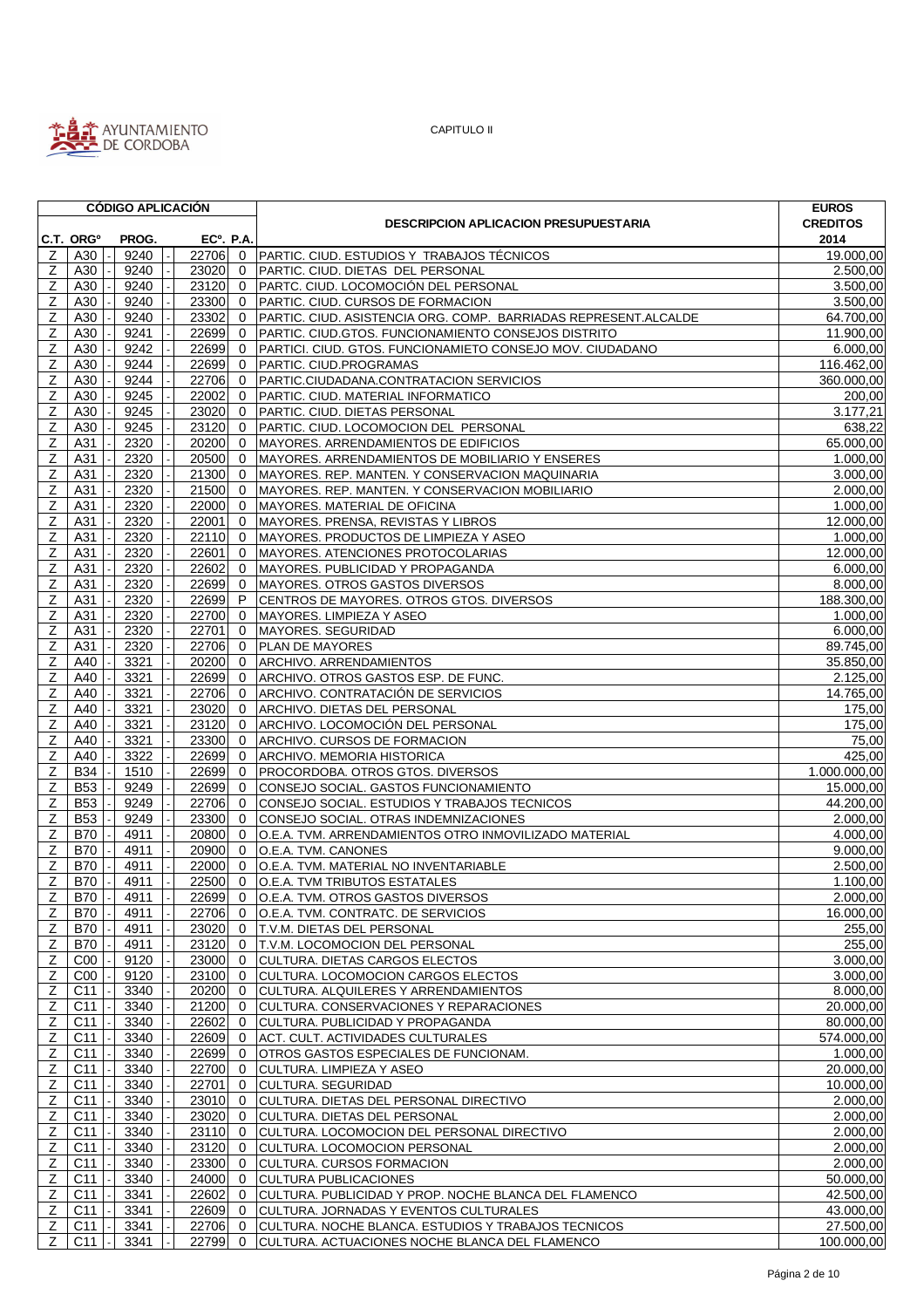

|                |                       | <b>CÓDIGO APLICACIÓN</b> |                  |                |                                                                         | <b>EUROS</b>    |
|----------------|-----------------------|--------------------------|------------------|----------------|-------------------------------------------------------------------------|-----------------|
|                |                       |                          |                  |                | <b>DESCRIPCION APLICACION PRESUPUESTARIA</b>                            | <b>CREDITOS</b> |
|                | C.T. ORG <sup>o</sup> | PROG.                    | <b>ECº. P.A.</b> |                |                                                                         | 2014            |
| Z              | C <sub>11</sub>       | 3342                     | 22609 0          |                | CULTURA. COSMOPOETICA Y OTRAS ACTIVIDADES LIT.                          | 350.000,00      |
| Ζ              | C13                   | 3320                     | 22001            | $\mathbf 0$    | BILBIOTECA. ADQUISICIONES BILBIOGRÁFICAS                                | 14.000,00       |
| Ζ              | C13                   | 3320                     | 22609            | $\Omega$       | BIBLIOTECA. ACTIVIDADES CULTURALES Y DEPORTIVAS                         | 60.000,00       |
| z              | C <sub>13</sub>       | 3320                     | 22699            | $\mathbf{0}$   | BIBLIOTECAS. OTROS GASTOS ESP. DE FUNC.                                 | 40.000,00       |
| Z              | C <sub>13</sub>       | 3320                     | 22701            | $\mathbf 0$    | <b>BIBLIOTECAS. SEGURIDAD</b>                                           | 22.000,00       |
| Z              | C14                   | 3330                     | 21200            | $\mathbf 0$    | MUSEOS. CONSERVACION Y RESTAURACION                                     | 15.000,00       |
| Ζ              | C14                   | 3330                     | 21500            | 0              | MUSEOS. REPARACIONES, MANTENIMIENTO Y CONSERV.                          | 5.000,00        |
| Z              | C14                   | 3330                     | 22699            | $\mathbf{0}$   | MUSEOS. OTROS GASTOS ESP. DE FUNC.                                      | 20.000,00       |
|                |                       |                          |                  |                |                                                                         |                 |
| Ζ              | C14                   | 3330                     | 22799            | $\mathbf 0$    | MUSEOS. OTROS TRABAJOS REALIZADOS POR OTRAS EMPRESAS                    | 20.000,00       |
| z              | $\overline{C}22$      | 3230                     | 22602            | $\mathbf 0$    | <b>EDUCACION. PUBLICACIONES</b>                                         | 6.000,00        |
| Z              | C <sub>22</sub>       | 3230                     | 22699            | $\mathbf 0$    | EDUCACION. GASTOS DE FUNCIONAMIENTO.                                    | 6.000,00        |
| Z              | C <sub>22</sub>       | 3230                     | 22799            | $\mathbf{0}$   | EDUCACION. OTROS TRABAJOS REALIZADOS POR OTRAS EMPRESAS                 | 6.000,00        |
| Z              | C <sub>22</sub>       | 3230                     | 23020            | $\mathbf 0$    | EDUCACION. DIETAS DE PERSONAL                                           | 500,00          |
| Z              | C <sub>22</sub>       | 3230                     | 23120            | $\mathbf{0}$   | EDUCACION. LOCOMOCION PERSONAL                                          | 1.500,00        |
| Z              | C <sub>22</sub>       | 3231                     | 22699            | $\mathbf{0}$   | EDUCACION. CENTROS DE EDUCACION DE ADULTOS                              | 50.000,00       |
| Z              | C <sub>22</sub>       | 3232                     | 22699            | $\mathbf{0}$   | EDUCACION. PROGRAMAS EDUCATIVOS                                         | 291.020,00      |
| Ζ              | C61                   | 4320                     | 22700            | $\mathbf{0}$   | TURISMO. PLAN TURISMO GRANDES CIUDADES. ESTUDIOS Y TRABAJOS TECNICOS    | 400.000,00      |
| Z              | C61                   | 4321                     | 21200            | $\mathbf{0}$   | TURISMO. REP. MANTENIM. Y CONSERVACION                                  | 5.000,00        |
| Z              | C61                   | 4321                     | 22601            | $\mathbf{0}$   | <b>TURISMO. ATENCIONES CONGRESOS</b>                                    | 10.000,00       |
| Ζ              | C61                   | 4321                     | 22602            | $\mathbf 0$    | TURISMO. PUBLICIDAD Y PROPAGANDA                                        | 20.000,00       |
| Z              | C61                   | 4321                     | 22606            | $\mathbf{0}$   | TURISMO. REDES Y PATRIMONIO DE LA HUMANIDAD                             | 30.000,00       |
| Z              | C61                   | 4321                     | 22609            | $\mathbf{0}$   | TURISMO. ACTIVIDADES CULTURALES Y DEPORTIVAS                            | 10.000,00       |
| Z              | C61                   | 4321                     | 22699            | $\mathbf{0}$   | TURISMO. GASTOS ESPEC. FUNCIONAMIENTO                                   | 150.280,00      |
| Z              | C61                   | 4321                     | 22706            | $\mathbf{0}$   | TURISMO. ESTUDIOS Y TRAB. TECNICOS                                      | 20.000,00       |
|                |                       |                          |                  |                |                                                                         |                 |
| Ζ              | C61                   | 4321                     | 23010            | $\mathbf{0}$   | TURISMO. DIETAS PERSONAL DIRECTIVO                                      | 680,00          |
| z              | C61                   | 4321                     | 23020            | $\mathbf 0$    | TURISMO. DIETAS DEL PERSONAL                                            | 680,00          |
| Z              | C61                   | 4321                     | 23110            | $\overline{0}$ | TURISMO. LOCOMOCION PERSONAL DIRECTIVO                                  | 680,00          |
| Ζ              | C61                   | 4321                     | 23120            | $\Omega$       | TURISMO. GASTOS DE LOCOMOCION DEL PERSONAL                              | 680,00          |
| Ζ              | C61                   | 4321                     | 23300            | $\mathbf{0}$   | TURISMO. CURSOS DE FORMACIÓN                                            | 1.500,00        |
| Z              | C61                   | 9120                     | 23000            | $\mathbf 0$    | TURISMO. DIETAS CARGOS ELECTOS                                          | 2.000,00        |
| Ζ              | C61                   | 9120                     | 23100            | $\mathbf{0}$   | <b>TURISMO. LOCOMOCION CARGOS ELECTOS</b>                               | 2.500,00        |
| Ζ              | C62                   | 3380                     | 22699            | $\mathbf{0}$   | <b>FIESTAS. G. OPERATIVOS</b>                                           | 8.000,00        |
| Z              | C62                   | 3380                     | 23020            | $\mathbf{0}$   | <b>FERIAS Y FESTEJOS. DIETAS DEL PERSONAL</b>                           | 2.000,00        |
| Z              | C62                   | 3380                     | 23120            | $\mathbf{0}$   | FERIAS Y FESTEJOS. LOCOMOCION DEL PERSONAL                              | 2.000,00        |
| z              | C62                   | 3381                     | 22699            | 0              | <b>FIESTAS. FESTEJOS TRADICIONALES</b>                                  | 154.963,00      |
| Z              | C62                   | 3382                     | 22699            | $\mathbf{0}$   | FIESTAS. MAYO FESTIVO                                                   | 288.900,00      |
| Z              | C62                   | 3382                     | 22799            | $\mathbf{0}$   | FIESTAS. TRAB. REALIZADOS POR EMPRESAS Y PROFESIONALES                  | 25,00           |
| z              | C62                   | 9120                     | 23000            | $\mathbf 0$    | <b>FIESTAS. DIETAS CARGOS ELECTOS</b>                                   | 2.000,00        |
| Ζ              | C62                   | 9120                     | 23100            | $\mathbf{0}$   | FIESTAS. LOCOMOCION CARGOS ELECTOS                                      | 2.000,00        |
| Ζ              | C63                   | 4320                     | 22699            | $\mathbf{0}$   | PATRIMONIO SECRETARIA REGIONAL OCPM                                     | 16.000,00       |
| $\overline{z}$ | C63                   | 4320                     | 23010            | $\overline{0}$ | PATRIMONIO SECRETARIA REGIONAL OCPM. DIETAS PERSONAL DIRECTIVO          | 2.000,00        |
|                | Z C63                 | 4320                     |                  |                | 23020 0 PATRIMONIO SECRETARIA REGIONAL OCPM. DIETAS PERSONAL            | 1.000,00        |
| Z              |                       |                          | 23110 0          |                | PATRIMONIO SECRETARIA REGIONAL OCPM. GASTOS LOCOMOCION PERSONAL DIRECTI |                 |
|                | C63                   | 4320                     |                  |                |                                                                         | 2.000,00        |
| z              | C63                   | 4320                     | 23120            | 0              | PATRIMONIO SECRETARIA REGIONAL OCPM. GASTOS LOCOMOCION PERSONAL         | 1.000,00        |
| Z              | C63                   | 3360                     | 22602            | $\mathbf 0$    | PATRIMONIO. PUBLICIDAD Y PROPAGANDA                                     | 23.000,00       |
| Z              | C63                   | 3360                     | 22606            | $\mathbf{0}$   | PATRIMONIO. REUNIONES. CONFERENCIAS Y CURSOS                            | 47.000,00       |
| Z              | C63                   | 3360                     | 22609            | $\mathbf{0}$   | PATRIMONIO. ACTIVIDADES CULTURALES Y DEPORTIVAS                         | 90.200,00       |
| Ζ              | C63                   | 3360                     | 22699            | $\mathbf 0$    | PATRIMONIO. OTROS GASTOS DIVERSOS                                       | 45.000,00       |
| $\mathsf{Z}$   | C63                   | 3360                     | 22706            | $\mathbf 0$    | PATRIMONIO. ESTUDIOS Y TRABAJOS TECNICOS                                | 7.000,00        |
| $\overline{z}$ | C63                   | 3360                     | 23010            | $\mathbf{0}$   | PATRIMONIO. DIETAS PERSONAL DIRECTIVO                                   | 3.000,00        |
| z              | C63                   | 3360                     | 23020            | $\mathbf 0$    | PATRIMONIO. DIETAS PERSONAL                                             | 2.000,00        |
| $\mathsf Z$    | C63                   | 3360                     | 23110 0          |                | PATRIMONIO. LOCOMOCION PERSONAL DIRECTIVO                               | 1.500,00        |
| Ζ              | C63                   | 3360                     | 23120            | $\mathbf 0$    | PATRIMONIO. LOCOMOCION PERSONAL                                         | 1.000,00        |
| z              | C63                   | 3360                     | 23300            | $\mathbf{0}$   | PATRIMONIO. GASTOS FORMACION                                            | 2.200,00        |
| $\mathsf{Z}$   | C63                   | 9120                     | 23000            | $\overline{0}$ | PATRIMONIO. DIETAS CARGOS ELECTOS                                       | 6.000,00        |
| $\mathsf Z$    | C63                   | 9120                     | 23100 0          |                | PATRIMONIO. GASTOS LOCOMOCION CARGOS ELECTOS                            | 3.000,00        |
| Z              | C63                   | 9121                     | 23000            | $\mathbf 0$    | PATRIMONIO. SECRETARIA REGIONAL OCPM. DIETAS CARGOS ELECTOS             | 3.000,00        |
| Z              | C63                   | 9121                     | 23100            | $\mathbf{0}$   | PATRIMONIO. SECRETARIA REGIONAL OCPM. LOCOMOC. CARGOS ELEC.             | 3.000,00        |
| $\mathsf{Z}$   | C64                   | 9120                     | 23000            | $\mathbf{0}$   | AGRICULTURA. DIETAS CARGOS ELECTOS                                      | 500,00          |
| $\overline{z}$ | C64                   | 9120                     | 23100            | $\mathbf{0}$   | AGRICULTURA. DIETAS LOCOMOCION CARGOS ELECTOS                           | 500,00          |
| Ζ              | C64                   | 4100                     | 22706            | $\mathbf{0}$   | AGRICULTURA. ESTUDIOS Y TRABAJOS TECNICOS                               | 50.000,00       |
| $\mathsf Z$    | CT <sub>0</sub>       | 4310                     | 22001            | $\mathbf{0}$   | COMERCIO y VIA PUBLICA. PRENSA, REVISTAS Y PUBLICACIONES                | 360,00          |
| $\mathbb{Z}$   | CT <sub>0</sub>       | 4310                     | 22602            | $\mathbf{0}$   | COMERCIO Y VIA PUBLICA. PUBLICIDAD Y PROPAGANDA                         | 14.200,00       |
| Z              | CT <sub>0</sub>       | 4310                     | 22699            | $\overline{0}$ | COMERCIO Y VIA PUBLICA. GTOS.FUNCIONAM.                                 | 3.500,00        |
|                |                       |                          |                  |                |                                                                         |                 |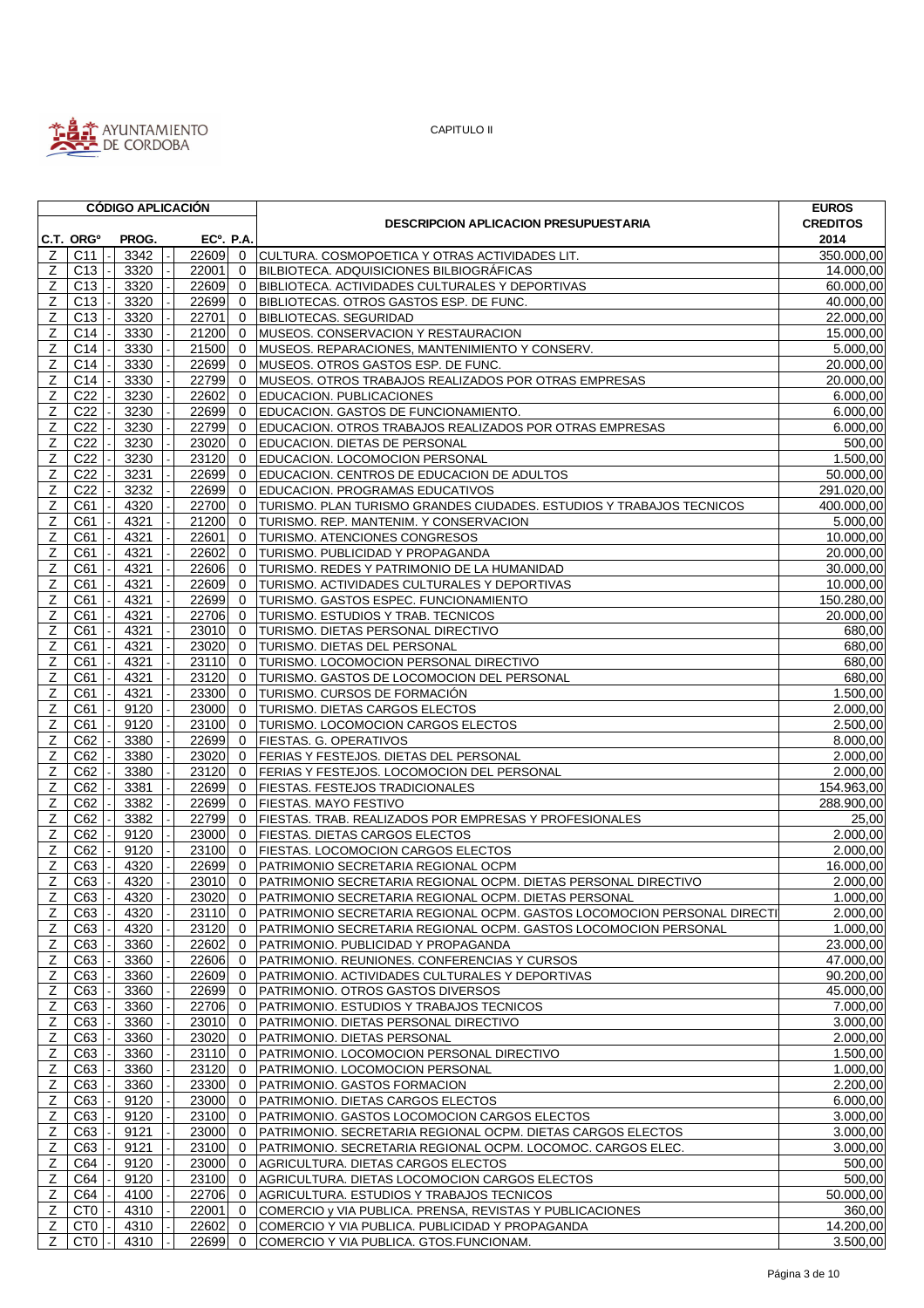

|                |                       |  |       |  | <b>CÓDIGO APLICACIÓN</b> |                             |                                                                   | <b>EUROS</b>          |
|----------------|-----------------------|--|-------|--|--------------------------|-----------------------------|-------------------------------------------------------------------|-----------------------|
|                |                       |  |       |  |                          |                             | <b>DESCRIPCION APLICACION PRESUPUESTARIA</b>                      | <b>CREDITOS</b>       |
|                | C.T. ORG <sup>o</sup> |  | PROG. |  | <b>ECº. P.A.</b>         |                             |                                                                   | 2014                  |
| z              | CT <sub>0</sub>       |  | 4310  |  | 22706 0                  |                             | COMERCIO Y VIA PUBLICA. ESTUD.Y TRAB.TEC.                         | 3.000,00              |
| Z              | CT <sub>0</sub>       |  | 4310  |  | 22799                    | $\mathbf{0}$                | COMERCIO Y VIA PUBLICA. OT. TRABAJOS REALIZ.EMP.                  | 20.000,00             |
| Ζ              | CT <sub>0</sub>       |  | 4310  |  | 23010                    | $\overline{0}$              | COMERCIO Y VIA PUBLICA. DIETAS PERSONAL DIRECTIVO                 | 10,00                 |
| Ζ              | CT <sub>0</sub>       |  | 4310  |  | 23020                    | $\mathbf{0}$                | COMERCIO Y VIA PUBLICA. DIETAS PERSONAL                           | 100,00                |
| Ζ              | CT <sub>0</sub>       |  | 4310  |  | $23110$ 0                |                             | COMERCIO Y VIA PUBLICA. LOCOM. PERSONAL DIREC.                    | 10,00                 |
| Ζ              | CT <sub>0</sub>       |  | 4310  |  | 23120                    | $\mathbf 0$                 | COMERCIO Y VIA PUBLICA. LOCOM. PERSONAL                           | 100,00                |
| Z              | CT <sub>0</sub>       |  | 4310  |  | 23300                    | $\overline{0}$              | COMERCIO Y VIA PUBLICA. FORMAC. PERSONAL                          | 500,00                |
| Z              | CT <sub>0</sub>       |  | 9120  |  | 23000 0                  |                             | COMERCIO Y VIA PUBLICA. DIETAS CARGOS ELECTOS                     | 1.070,00              |
| Z              | CT <sub>0</sub>       |  | 9120  |  | 23100                    | $\overline{0}$              | COMERCIO Y VIA PUBLICA. LOCOM. CARGOS ELECTOS                     | 800,00                |
| Z              | CT <sub>1</sub>       |  | 4390  |  | 20200                    | $\overline{0}$              | MERCADOS. ARRENDAMIENTOS EDIFICIOS                                | 38.000,00             |
| $\mathsf Z$    | CT <sub>1</sub>       |  | 4390  |  | 22700                    | $\overline{0}$              | MERCADOS. GESTIÓN MERCADOS DE ABASTOS                             | 740.000,00            |
| Z              | CT <sub>2</sub>       |  | 4930  |  | 22602                    | $\mathbf{0}$                | O.M.I.C. PUBLICIDAD                                               | 6.300,00              |
| Z              | CT <sub>2</sub>       |  | 4930  |  | 22699                    | $\mathbf 0$                 | O.M.I.C. GASTOS ESP.DE FUNC.                                      | 6.300,00              |
| Z              | CT <sub>2</sub>       |  | 4930  |  | 23020                    | $\overline{0}$              | O.M.I.C. DIETAS DEL PERSONAL                                      | 624,75                |
| z              | CT <sub>2</sub>       |  | 4930  |  | 23120                    | $\overline{0}$              | O.M.I.C. LOCOMOCIÓN                                               | 892,50                |
| Ζ              | CT <sub>2</sub>       |  | 4930  |  | 23300 0                  |                             | O.M.I.C. CURSOS DE FORMACION                                      | 1.260,00              |
| Ζ              | CT <sub>2</sub>       |  | 4931  |  | 22699                    | $\overline{0}$              | OMIC. PROCEDIMIENTO SANCIONADOR. GTOS. ESPEC. DE FUNCIONAM.       | 200,00                |
| Ζ              | CT <sub>3</sub>       |  | 3130  |  | 22602                    | $\mathbf{0}$                | SALUD. PUBLICIDAD Y PROPAGANDA                                    | 3.000,00              |
| Z              | CT <sub>3</sub>       |  | 3130  |  | 22699                    | $\mathbf{0}$                | SALUD. OTROS GASTOS ESP. DE FUNC.                                 | 18.390,57             |
| Z              | CT <sub>3</sub>       |  | 3130  |  | 23020                    | $\overline{0}$              | SALUD. DIETAS DEL PERSONAL NO DIRECTIVO                           | 350,00                |
| Z              | CT <sub>3</sub>       |  | 3130  |  | 23120                    | $\Omega$                    | SALUD. LOCOMOCION DEL PERSONAL NO DIRECTIVO                       | 350,00                |
| Ζ              | CT <sub>3</sub>       |  | 3130  |  | 23300                    | $\mathbf{0}$                | SALUD. FORMACION PERSONAL                                         | 300,00                |
| Z              | CT4                   |  | 4932  |  | 22602                    | $\overline{0}$              | JTA. ARBITRAL CONSUMO. PUBLICIDAD Y PROPAGANDA                    | 3.202,50              |
| z              | CT4                   |  | 4932  |  | 22699                    | $\mathbf{0}$                | JTA. ARBITRAL CONSUMO. OTROS GASTOS ESP.                          | 2.231,25              |
| Ζ              | CT4                   |  | 4932  |  | 22702                    | $\mathbf{0}$                | JTA. ARBITRAL CONSUMO. VALORAC. Y PERIT.                          | 1.764,47              |
| Z              | CT4                   |  | 4932  |  | 23302                    | $\mathbf{0}$                | JTA. ARBITRAL. INDEMNIZACION ARBITROS                             | 8.665,28              |
| Ζ              | E10                   |  | 2300  |  | 22699                    | $\mathbf{0}$                | SERV. SOC. G. FUNCIONAMIENTO                                      | 100.000,00            |
| Ζ              | E10                   |  | 2300  |  | 22701                    | $\mathbf 0$                 | SERV. SOC. SEGURIDAD                                              | 122.000,00            |
| Z              | E10                   |  | 2300  |  | 23020                    | $\mathbf{0}$                | SERV. SOC. DIETAS DEL PERSONAL                                    | 2.266,00              |
| Ζ              | E <sub>10</sub>       |  | 2300  |  | 23120                    | $\overline{0}$              | SERV. SOC. LOCOMOCION DEL PERSONAL                                | 8.040,00              |
| Z              | E10                   |  | 2301  |  | 22602                    | $\mathbf{0}$                | SERV. SOCIALES. PUBLICIDAD Y PROPAGANDA                           | 7.000,00              |
| Ζ              | E10                   |  | 2301  |  | 22799                    | $\overline{0}$              | SERV. SOC. TRABAJOS REALIZADOS POR OTRAS EMPRESAS                 | 1.000,00              |
| Z              | E <sub>10</sub>       |  | 2302  |  | 22001                    | $\mathbf{0}$                | SERV. SOC. PRENSA, REVISTAS, LIBROS Y OTRAS PUBLICAC.             | 3.000,00              |
|                |                       |  |       |  |                          |                             |                                                                   |                       |
| Z              | E10<br>E10            |  | 2302  |  | 22699                    | $\mathbf{0}$<br>$\mathbf 0$ | SERV. SOC. SERVICIOS COMUNICACIÓN                                 | 7.000,00<br>12.000,00 |
| Z              |                       |  | 2330  |  | 22799                    |                             | SERV. SOC. SERV. INTERPRETACION LENGUA SIGNOS                     | 1.367,00              |
| $\mathsf Z$    | E10                   |  | 9120  |  | 23000 0                  |                             | SERV. SOCIALES DIETAS CARGOS ELECTOS                              |                       |
| Z              | E <sub>10</sub>       |  | 9120  |  | 23100                    | $\mathbf{0}$                | <b>SERV. SOCIALES LOCOMOCION CARGOS ELECTOS</b>                   | 1.683,00              |
| Ζ              | E11                   |  | 2310  |  | 22699                    | $\mathbf{0}$                | SERV.SOC.GASTOS. GASTOS PROYECTOS ESPECIFICOS                     | 200.000,00            |
| Z              | E11                   |  | 2311  |  | 22699                    | $\overline{0}$              | SERV. SOCIALES. PLAN DE INCLUSION                                 | 1.000,00              |
| z              | E11                   |  | 2311  |  | 22700                    | $\overline{0}$              | SERV. SOC. LIMPIEZA Y ASEO                                        | 1.000,00              |
| $\mathsf Z$    | E <sub>11</sub>       |  | 2312  |  |                          |                             | 22699 0 SERV. SOC. ACT. CONTRA EXCLUS. COORD. ALIMEN. SOL         | 3.000,00              |
|                | <u>Z E11</u>          |  | 2313  |  |                          |                             | 22699 0 SERV. SOC. ACT. CONTRA EXCLUS. OFICINA INTERCULTURAL      | 6.000,00              |
| Ζ              | E11                   |  | 2320  |  |                          |                             | 22799 0 SERV. SOC. MONITORAJE ESCUELAS VERANO VACIONES DIVERTIDAS | 90.000,00             |
| Z.             | E12                   |  | 2330  |  | 22699 0                  |                             | MAYORES. PLAN DE DISCAPACIDAD                                     | 10.000,00             |
| Z              | E12                   |  | 2330  |  | 22706 0                  |                             | SERV. SOC. CONTRIB. SERVIC. AYUDA DOMIC.                          | 2.500.000,00          |
| Z              | E13                   |  | 2310  |  | 22699                    | $\mathbf{0}$                | CASA DE ACOGIDA.OTROS GASTOS                                      | 437.000,00            |
| Ζ              | E14                   |  | 2330  |  | $21200$ 0                |                             | RESID. MAYORES. REPARAC., MANTENIM. Y CONSERVACION                | 8.000,00              |
| Z              | E14                   |  | 2330  |  | 22699                    |                             | 0 RESID. MAYORES. OTROS GASTOS ESP. DE FUNC.                      | 50.000,00             |
| Z              | E14                   |  | 2330  |  | 22701                    | $\mathbf{0}$                | <b>RESID. MAYORES. SEGURIDAD</b>                                  | 176.424,97            |
| $\overline{z}$ | E14                   |  | 2330  |  | 22706                    | $\mathbf 0$                 | RESID. MAYORES. PRESTACION SERVICIOS                              | 643.320,00            |
| $\mathsf Z$    | E15                   |  | 2330  |  | 22706                    | $\overline{0}$              | CONTRIB.SERV. AYUDA A DOMICILIO DEPENDENCIA                       | 19.000,00             |
| Z              | E16                   |  | 2320  |  | 22699 0                  |                             | MENORES. GASTOS ACTUACIONES DE INTEGRACION                        | 135.000,00            |
| Z              | E16                   |  | 2320  |  | 22706                    | $\mathbf{0}$                | MENORES. ACTUACIONES PREVENTIVAS DROGODEP.                        | 165.000,00            |
| $\mathsf Z$    | E16                   |  | 2321  |  | 22699                    |                             | 0 MENORES. PROYECTOS SOCIOEDUCATIVOS                              | 55.645,00             |
| $\mathsf Z$    | E16                   |  | 2321  |  | 22706 0                  |                             | MENORES. APOYO SOCIOEDUCATIVO                                     | 344.355,00            |
| $\mathbb{Z}$   | E16                   |  | 2322  |  | 22699                    | $\overline{0}$              | MENORES. PLANES INTEGRALES                                        | 129.000,00            |
| Ζ              | E16                   |  | 2324  |  | 22699                    |                             | 0 MENORES. ACT. PREVENTIVAS.OT. GTOS. DIVERSOS                    | 1.000,00              |
| $\mathsf Z$    | F00                   |  | 4500  |  | 20200 0                  |                             | INFRAESTRUCTURAS. ARRENDAMIENTOS                                  | 38.901,08             |
| $\overline{z}$ | F00                   |  | 4500  |  | 22001                    |                             | 0   UNID.ADMON. PRENSA, REV., LIB. Y OT.PUB.                      | 800,00                |
| $\overline{z}$ | F00                   |  | 4500  |  | $22100$ 0                |                             | INFRAESTRUCTURAS. ENERGIA ELECTRICA CTRO. EXPOSICIONES            | 60.000,00             |
| $\mathsf Z$    | F <sub>0</sub>        |  | 4500  |  |                          |                             | 22699 0 UNID.ADMON. OTROS GASTOS ESP. DE FUNC.                    | 6.000,00              |
| Z              | F00                   |  | 4500  |  | 22706 0                  |                             | INFRAESTRUCTURAS. ESTUDIOS Y TRABAJOS TECNICOS                    | 160.000,00            |
| Z              | F00                   |  | 4500  |  |                          |                             | 23010 0 UNID. ADMON. INFRAESTRUCT. DIETAS DEL PERSONAL DIRECTIVO  | 500,00                |
| Z              | F00                   |  | 4500  |  |                          |                             | 23020 0 UNID.ADMON. DIETAS DEL PERSONAL                           | 500,00                |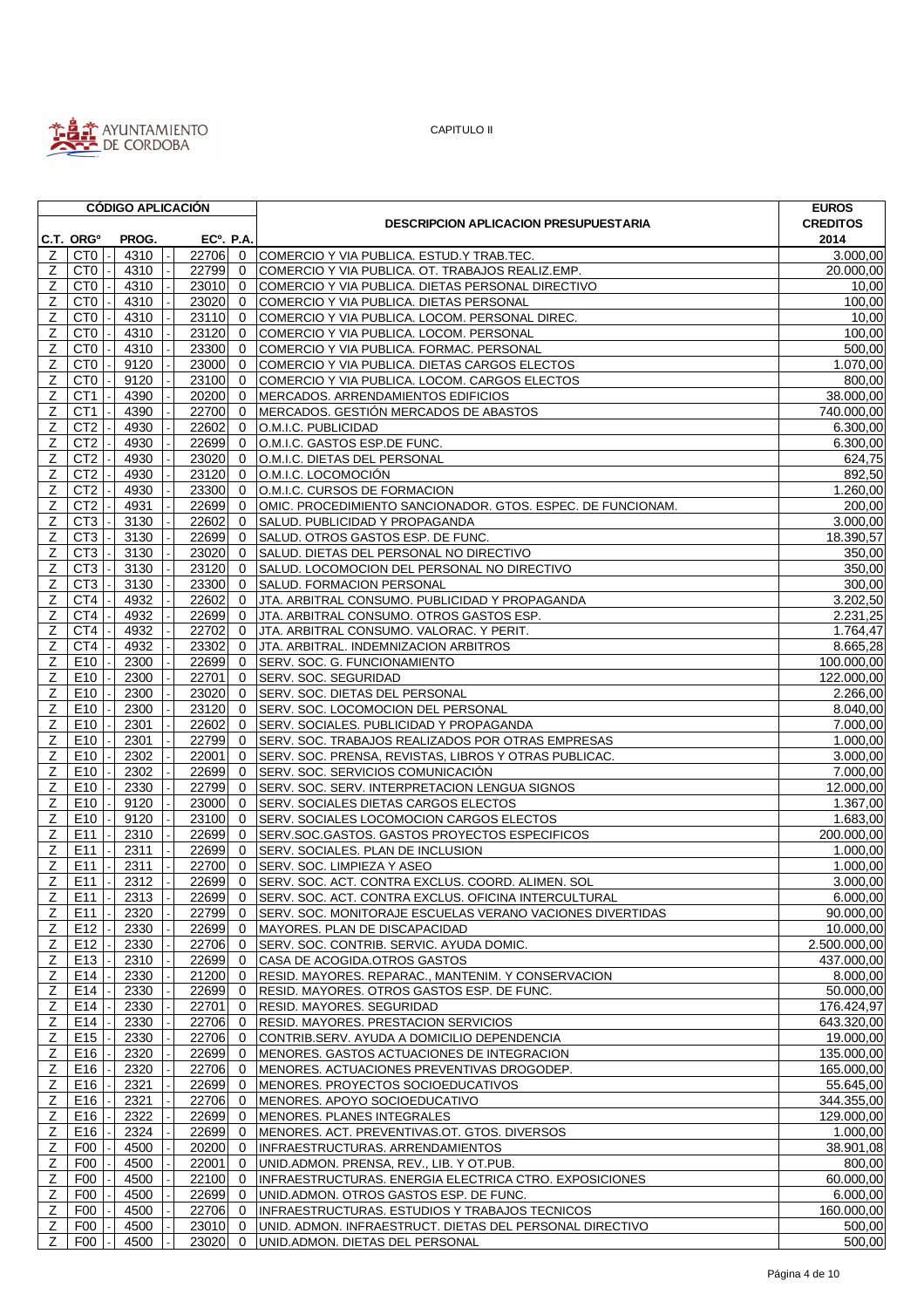

|                     |                       | <b>CÓDIGO APLICACIÓN</b> |                        |                |                                                                            | <b>EUROS</b>           |
|---------------------|-----------------------|--------------------------|------------------------|----------------|----------------------------------------------------------------------------|------------------------|
|                     |                       |                          |                        |                | <b>DESCRIPCION APLICACION PRESUPUESTARIA</b>                               | <b>CREDITOS</b>        |
|                     | C.T. ORG <sup>o</sup> | PROG.                    | EC <sup>o</sup> . P.A. |                |                                                                            | 2014                   |
| Z                   | F <sub>0</sub>        | 4500                     | 23110 0                |                | UNID. ADMON. INFRAESTRUCT. LOCOM. PERSONAL DIRECTIVO                       | 500,00                 |
| Z                   | F <sub>0</sub>        | 4500                     | 23120                  | $\mathbf{0}$   | UNID.ADMON. LOCOMOCION DEL PERSONAL                                        | 500,00                 |
| Ζ                   | F00                   | 4500                     | 23300                  | $\mathbf 0$    | INFRAESTRUCTURAS CURSOS FORMACION                                          | 500,00                 |
| Ζ                   | F <sub>00</sub>       | 9120                     | 23000                  | $\mathbf{0}$   | UNID.ADMON. DIETAS DE CARGOS ELECTIVOS                                     | 1.000,00               |
| Z                   | F <sub>00</sub>       | 9120                     | 23100                  | $\mathbf{0}$   | UNID.ADMON. LOCOMOCION CARGOS ELECTIVOS                                    | 1.000,00               |
| Z                   | F10                   | 1550                     | 20300                  | $\mathbf{0}$   | MANTENIMIENTO VIA PCA. ALQUILER MAQUINARIA                                 | 500,00                 |
| 0                   | F <sub>10</sub>       | 1550                     | 21000                  | $\mathbf 0$    | DISTRITO CENTRO MANTENIMIENTO VIA PÚBLICA. ARREGLO Y MEJORA                | 17.272,00              |
| $\mathbf 1$         | F <sub>10</sub>       | 1550                     | 21000                  | $\mathbf 0$    | DISTRITO SUR MANTENIMIENTO VIA PÚBLICA. ARREGLO Y MEJORA                   | 17.272,00              |
| $\overline{2}$      | F <sub>10</sub>       | 1550                     | 21000                  | P              | DISTRITO SURESTE MANTENIMIENTO VIA PÚBLICA. ARREGLO Y MEJORA               | $\overline{17.272,00}$ |
| 3                   | F10                   | 1550                     | 21000                  | $\mathbf 0$    | DISTRITO LEVANTE MANTENIMIENTO VIA PÚBLICA. ARREGLO Y MEJORA               | 17.272,00              |
| 4                   | F <sub>10</sub>       | 1550                     | 21000                  | $\mathbf 0$    | DISTRITO NORTE SIERRA MANTENIMIENTO VIA PÚBLICA. ARREGLO Y MEJORA          | 17.272,00              |
| 5                   | F10                   | 1550                     | 21000                  | $\mathbf{0}$   | DIST. NOROESTE.MANTENIM.VIA PCA. ARREGLO Y MEJORA                          | 17.272,00              |
| 6                   | F <sub>10</sub>       | 1550                     | 21000                  | $\mathbf 0$    | DISTRITO PONIENTE NORTE MANTENIMIENTO VIA PUBLICA. ARREGLO Y MEJORA        | 17.272,00              |
| 7                   | F <sub>10</sub>       | 1550                     | 21000                  | $\mathbf 0$    | DISTRITO PONIENTE SUR MANTENIMIENTO VIA PÚBLICA. ARREGLO Y MEJORA          | 17.272,00              |
| 8                   | F <sub>10</sub>       | 1550                     | 21000                  | $\mathbf 0$    | DISTRITO PERIURBANO OESTE MANTENIMIENTO VIA PÚBLICA. ARREGLO Y MEJORA      | 17.272,00              |
| 9                   | F10                   | 1550                     | 21000                  | P              | DISTRITO PERIURBANO ESTE MANTENIMIENTO VIA PÚBLICA. ARREGLO Y MEJORA       | 17.272,00              |
| Ζ                   | F <sub>10</sub>       | 1550                     | 21000                  | $\mathbf 0$    | MANTENIMIENTO VIA PUBLICA. ARREGLO Y MEJORA                                | 17.280,00              |
| Z                   | F <sub>10</sub>       | 1550                     | 22699                  | $\mathbf 0$    | MANTENIMIENTO VIA PUBLICA. OTROS GASTOS DIVERSOS                           | 500,00                 |
| $\mathbf 0$         | F <sub>10</sub>       | 1550                     | 22706                  | $\mathbf 0$    | DISTRITO CENTRO MANTENIMIENTO VIA PCA. EST. Y TRABAJOS TECNICOS            | 75.910,00              |
| $\mathbf{1}$        | F <sub>10</sub>       | 1550                     | 22706                  | $\mathbf{0}$   | DISTRITO SUR MANTENIMIENTO VIA PCA. EST. Y TRABAJOS TECNICOS               | 75.910,00              |
| $\overline{2}$      | F <sub>10</sub>       | 1550                     | 22706                  | $\mathbf 0$    | DISTRITO SURESTE MANTENIMIENTO VIA PCA. EST. Y TRABAJOS TECNICOS           | 75.910,00              |
| 3                   | F <sub>10</sub>       | 1550                     | 22706                  | $\mathbf 0$    | DISTRITO LEVANTE MANTENIMIENTO VIA PCA. EST. Y TRABAJOS TECNICOS           | 75.910,00              |
| 4                   | F <sub>10</sub>       | 1550                     | 22706                  | $\mathbf 0$    | DISTRITO NORTE SIERRA MANTENIMIENTO VIA PCA. EST. Y TRABAJOS TECNICOS      | 75.910,00              |
|                     |                       |                          |                        |                |                                                                            | 75.910,00              |
| 5                   | F <sub>10</sub>       | 1550                     | 22706                  | $\mathbf 0$    | DIST. NOROESTE MANTENIM. VIA PCA. EST. Y TRAB.TECNICOS                     |                        |
| 6                   | F <sub>10</sub>       | 1550                     | 22706                  | $\mathbf 0$    | DISTRITO PONIENTE NORTE MANTENIMIENTO VIA PCA. EST. Y TRABAJOS TECNICOS    | 75.910,00              |
| 7                   | F10                   | 1550                     | 22706                  | $\mathbf{0}$   | DISTRITO PONIENTE SUR MANTENIMIENTO VIA PCA. EST. Y TRABAJOS TECNICOS      | 75.910,00              |
| 8                   | F <sub>10</sub>       | 1550                     | 22706                  | $\mathbf{0}$   | DISTRITO PERIURBVANO OESTE MANTENIMIENTO VIA PCA. EST. Y TRABAJOS TECNICOS | 75.910,00              |
| 9                   | F <sub>10</sub>       | 1550                     | 22706                  | $\mathbf 0$    | DISTRITO PERIURBANO ESTE MANTENIMIENTO VIA PCA. EST. Y TRABAJOS TECNICOS   | 75.910,00              |
| Ζ                   | F10                   | 1550                     | 22706                  | $\mathbf 0$    | MATENIMIENTO VIA PCA. ESTUDIOS Y TRABAJOS TECNCOS                          | 75.900,00              |
| Z                   | F <sub>20</sub>       | 3210                     | 20300                  | $\mathbf{0}$   | MANTENIM. EDIFICIOS. COLEGIOS. ALQUILER MAQUINARIA                         | $\overline{5.093,90}$  |
| $\mathbf 0$         | F <sub>20</sub>       | 3210                     | 21200                  | $\mathbf{0}$   | DISTRITO CENTRO MANTENIM. COLEGIOS. CONSERVACION Y REPARACION              | 35.000,00              |
| -1                  | F <sub>20</sub>       | 3210                     | 21200                  | $\mathbf 0$    | DISTRITO SUR MANTENIM. COLEGIOS. CONSERVACION Y REPARACION                 | 35.000,00              |
| $\overline{2}$      | F <sub>20</sub>       | 3210                     | 21200                  | $\mathbf{0}$   | DISTRITO SURESTE MANTENIM. COLEGIOS. CONSERVACION Y REPARACION             | 35.000,00              |
| 3                   | F <sub>20</sub>       | 3210                     | 21200                  | $\mathbf 0$    | DISTRITO LEVANTE MANTENIM. COLEGIOS. CONSERVACION Y REPARACION             | 35.000,00              |
| $\overline{4}$      | F <sub>20</sub>       | 3210                     | 21200                  | $\mathbf{0}$   | DISTRITO NORTE SIERRA MANTENIM. COLEGIOS. CONSERVACION Y REPARACION        | 35.000,00              |
| 5                   | F <sub>20</sub>       | 3210                     | 21200                  | $\mathbf{0}$   | DIST. NOROESTE MANTENIM.COLEGIOS.CONSERV. Y REPARACION                     | 35.000,00              |
| 6                   | F <sub>20</sub>       | 3210                     | 21200                  | $\mathbf 0$    | DISTRITO PONIENTE NORTE MANTENIM. COLEGIOS. CONSERVACION Y REPARACION      | 35.000,00              |
| $\overline{7}$      | F <sub>20</sub>       | 3210                     | 21200                  | $\mathbf 0$    | DISTRITO PONIENTE SUR MANTENIM. COLEGIOS. CONSERVACION Y REPARACION        | $\overline{35.000,00}$ |
| 8                   | F <sub>20</sub>       | 3210                     | 21200                  | $\mathbf 0$    | DISTRITO PERIURBANO OESTE MANTENIM. COLEGIOS. CONSERVACION Y REPARACION    | 35.000,00              |
| 9                   | F <sub>20</sub>       | 3210                     | 21200                  | $\Omega$       | DISTRITO PERIURBANO ESTE MANTENIM. COLEGIOS. CONSERVACION Y REPARACION     | 35.000,00              |
| Ζ                   | F <sub>20</sub>       | 3210                     | 21200                  | $\mathbf{0}$   | MATENIMIENTO COLEGIOS. CONSERVACION Y REPARACION                           | 50.000,00              |
| $\mathsf{O}\xspace$ | F20                   | 9200                     | 21201                  | $\overline{0}$ | DISTRITO CENTRO MANTENIMIENTO. CONSERVACION Y REPARACION                   | 50.000,00              |
| $\mathbf 1$         | F <sub>20</sub>       | 9200                     | 21201                  | 0              | DISTRITO SUR MANTENIMIENTO. CONSERVACION Y REPARACION                      | 50.000.00              |
| 2                   | F <sub>20</sub>       | 9200                     | 21201                  | 0              | DISTRITO SURESTE MANTENIMIENTO. CONSERVACION Y REPARACION                  | 50.000,00              |
| 3                   | F <sub>20</sub>       | 9200                     | 21201                  | 0              | DISTRITO LEVANTE MANTENIMIENTO. CONSERVACION Y REPARACION                  | 50.000,00              |
| 4                   | F <sub>20</sub>       | 9200                     | 21201                  | 0              | DISTRITO NORTE SIERRA MANTENIMIENTO. CONSERVACION Y REPARACION             | 50.000,00              |
| 5                   | F <sub>20</sub>       | 9200                     | 21201                  | $\mathbf{0}$   | DIST. NOROESTE MANTENIM.CONSERV. Y REPARACION                              | 50.000,00              |
| 6                   | F <sub>20</sub>       | 9200                     | 21201                  | 0              | DISTRITO PONIENTE NORTE MANTENIMIENTO. CONSERVACION Y REPARACION           | 50.000,00              |
| $\overline{7}$      | F <sub>20</sub>       | 9200                     | 21201                  | $\mathbf{0}$   | DISTRITO PONIENTE SUR MANTENIMIENTO. CONSERVACION Y REPARACION             | 50.000,00              |
| 8                   | F <sub>20</sub>       | 9200                     | 21201                  | $\mathbf{0}$   | DISTRITO PERIURBANO OESTE MANTENIMIENTO. CONSERVACION Y REPARACION         | 50.000,00              |
| 9                   | F <sub>20</sub>       | 9200                     | 21201                  | 0              | DISTRITO PERIURBANO ESTE MANTENIMIENTO. CONSERVACION Y REPARACION          | 50.000,00              |
| Z                   | F <sub>20</sub>       | 9200                     | 21201                  | $\mathbf{0}$   | MATENIMIENTO. CONSERVACION Y REPARACION                                    | 50.000,00              |
| 0                   | F <sub>20</sub>       | 3210                     | 22100                  | $\mathbf{0}$   | DISTRITO CENTRO MANTENIMIENTO COLEGIOS. ENERGIA ELECTRICA                  | 117.180,00             |
| 1                   | F <sub>20</sub>       | 3210                     | 22100                  | 0              | DISTRITO SUR MANTENIMIENTO COLEGIOS. ENERGIA ELECTRICA                     | 117.180,00             |
| 2                   | F <sub>20</sub>       | 3210                     | 22100                  | $\mathbf{0}$   | DISTRITO SURESTE MANTENIMIENTO COLEGIOS. ENERGIA ELECTRICA                 | 117.180,00             |
|                     | F <sub>20</sub>       | 3210                     |                        | $\mathbf{0}$   |                                                                            | 117.180,00             |
| 3                   |                       |                          | 22100                  |                | DISTRITO LEVANTE MANTENIMIENTO COLEGIOS. ENERGIA ELECTRICA                 |                        |
| 4                   | F <sub>20</sub>       | 3210                     | 22100                  | $\mathbf 0$    | DISTRITO NORTE SIERRA MANTENIMIENTO COLEGIOS. ENERGIA ELECTRICA            | 117.180,00             |
| 5                   | F <sub>20</sub>       | 3210                     | 22100                  | $\mathbf{0}$   | DIST. NOROESTE MANTENIM.COLEGIOS. ENERGIA ELECTRICA                        | 117.180,00             |
| 6                   | F <sub>20</sub>       | 3210                     | 22100                  | $\mathbf{0}$   | DISTRITO PONIENTE NORTE MANTENIMIENTO COLEGIOS. ENERGIA ELECTRICA          | 117.180,00             |
| $\overline{7}$      | F <sub>20</sub>       | 3210                     | 22100                  | $\mathbf{0}$   | DISTRITO PONIENTE SUR MANTENIMIENTO COLEGIOS. ENERGIA ELECTRICA            | 117.180,00             |
| 8                   | F20                   | 3210                     | $22100$ 0              |                | DISTRITO PERIURBANO OESTE MANTENIMIENTO COLEGIOS. ENERGIA ELECTRICA        | 117.180,00             |
| 9                   | F <sub>20</sub>       | 3210                     | 22100 0                |                | DISTRITO PERIURBANO ESTE MANTENIMIENTO COLEGIOS. ENERGIA ELECTRICA         | 117.180,00             |
| Z                   | F20                   | 3210                     | 22100                  | $\overline{0}$ | MATENIMIENTO COLEGIOS. ENERGIA ELECTRICA                                   | 117.180,00             |
| Z                   | F <sub>20</sub>       | 3210                     | $22102$ 0              |                | MANTENIMIENTO COLEGIOS. SUMINISTROS DE GAS                                 | 42.088,20              |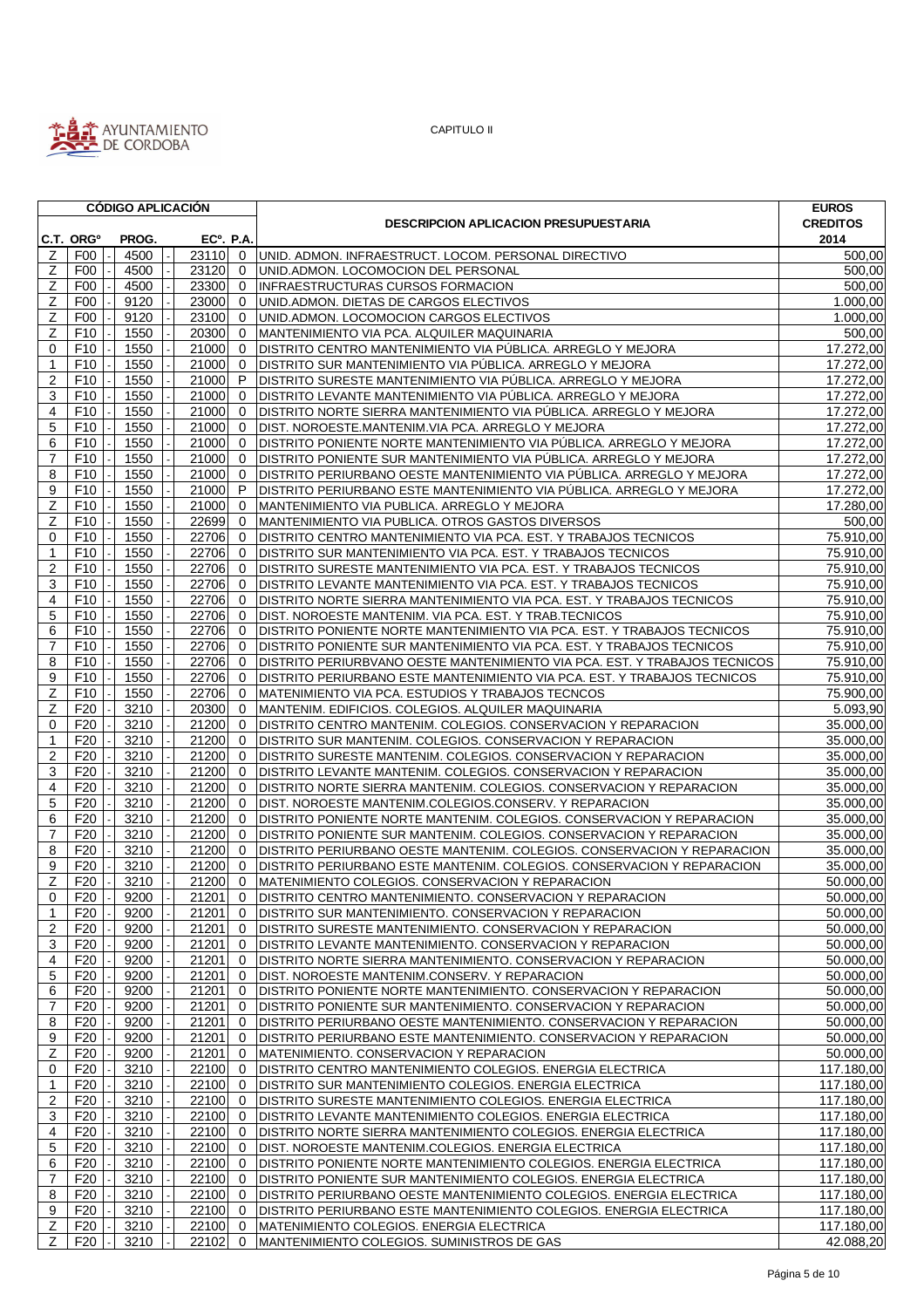

|                                |                       | <b>CODIGO APLICACION</b> |                  |              |                                                                          | <b>EUROS</b>    |
|--------------------------------|-----------------------|--------------------------|------------------|--------------|--------------------------------------------------------------------------|-----------------|
|                                |                       |                          |                  |              | <b>DESCRIPCION APLICACION PRESUPUESTARIA</b>                             | <b>CREDITOS</b> |
|                                | C.T. ORG <sup>o</sup> | PROG.                    | <b>ECº. P.A.</b> |              |                                                                          | 2014            |
| Ζ                              | F <sub>20</sub>       | 3210                     | 22103 0          |              | MANTENIM. COLEGIOS. SUMINISTRO CARBURANTES                               | 224.930,56      |
| Z                              | F <sub>20</sub>       | 9200                     | 22699            | 0            | MANTENIMIENTO EDIFICIOS. OTROS GASTOS DIVERSOS                           | 500,00          |
| Ζ                              | F30                   | 1650                     | 20300            | $\mathbf{0}$ | <b>ALUMBRADO PUBLICO, ALQUILER MAQUINARIA</b>                            | 500,00          |
| 0                              | F30                   | 1650                     | 21000            | $\mathbf{0}$ | DISTRITO CENTRO ALUMBRADO PÚBLICO, MEJORA Y REPARAC, INST                | 6.360.00        |
| -1                             | F30                   | 1650                     | 21000            | $\mathbf{0}$ | DISTRITO SUR ALUMBRADO PÚBLICO. MEJORA Y REPARAC. INST                   | 6.360,00        |
| $\overline{2}$                 | F30                   | 1650                     | 21000            | $\mathbf{0}$ | DISTRITO SURESTE ALUMBRADO PÚBLICO. MEJORA Y REPARAC. INST               | 6.360,00        |
| 3                              | F30                   | 1650                     | 21000            | $\mathbf{0}$ | DISTRITO LEVANTE ALUMBRADO PÚBLICO. MEJORA Y REPARAC. INST               | 6.360,00        |
| $\overline{4}$                 | F30                   | 1650                     | 21000            | $\mathbf{0}$ | DISTRITO NORTE SIERRA ALUMBRADO PÚBLICO. MEJORA Y REPARAC. INST          | 6.360,00        |
| 5                              | F30                   | 1650                     | 21000            | $\mathbf{0}$ | DIST. NOROESTE ALUMBRADO PÚBLICO. MEJORA Y REPARAC. INST                 | 6.360,00        |
| 6                              | F30                   | 1650                     | 21000            | $\mathbf{0}$ | DISTRITO PONIENTE NORTE ALUMBRADO PÚBLICO. MEJORA Y REPARAC. INST        | 6.360,00        |
| $\overline{7}$                 | F30                   | 1650                     | 21000            | $\mathbf{0}$ | DISTRITO PONIENTE SUR ALUMBRADO PÚBLICO. MEJORA Y REPARAC. INST          | 6.360,00        |
| 8                              | F30                   | 1650                     | 21000            | $\mathbf{0}$ | DISTRITO PERIURBANO OESTE ALUMBRADO PÚBLICO. MEJORA Y REPARAC. INST      | 6.360,00        |
| 9                              | F30                   | 1650                     | 21000            | $\mathbf{0}$ | DISTRITO PERIURBANO ESTE ALUMBRADO PÚBLICO. MEJORA Y REPARAC. INST       | 6.360,00        |
| Z                              | F30                   | 1650                     | 21000            | $\mathbf 0$  | ALUMBRADO PUBLICO. MEJORA Y REPARAC. INST.                               | 6.400,00        |
| $\mathbf 0$                    | F30                   | 1650                     | 21200            | $\mathbf{0}$ | DIST.CTRO. ALUMBRADO COLEGIOS.MEJORA Y REPARAC.                          | 12.000,00       |
| -1                             | F30                   | 1650                     | 21200            | $\mathbf{0}$ | DIST. SUR ALUMBRADO COLEGIOS.MEJORA Y REPARAC.                           | 12.000,00       |
| $\overline{2}$                 | F30                   | 1650                     | 21200            | $\mathbf 0$  | DISTRITO SURESTE ALUMBRADO COLEGIOS.MEJORA Y REPARACION INSTALC.         | 12.000,00       |
| 3                              | F30                   | 1650                     | 21200            | $\mathbf{0}$ | DISTRITO LEVANTE ALUMBRADO COLEGIOS.MEJORA Y REPARACION INSTALC.         | 12.000,00       |
| 4                              | F30                   | 1650                     | 21200            | $\mathbf{0}$ | DISTRITO NORTE SIERRA ALUMBRADO COLEGIOS.MEJORA Y REPARACION INSTALC.    | 12.000,00       |
| 5                              | F30                   | 1650                     | 21200            | $\mathbf 0$  | DIST. NOROESTE ALUMBRADO COLEGIOS.MEJORA Y REPARACION INSTALC.           | 12.000,00       |
| 6                              | F30                   | 1650                     | 21200            | $\mathbf 0$  | DISTRITO PONIENTE NORTE ALUMBRADO COLEGIOS.MEJORA Y REPARACION INSTALC.  | 12.000,00       |
| 7                              | F30                   | 1650                     | 21200            | $\mathbf{0}$ | DISTRITO PONIENTE SUR ALUMBRADO COLEGIOS.MEJORA Y REPARACION INSTALC.    | 12.000,00       |
| 8                              | F30                   | 1650                     | 21200            | $\mathbf{0}$ | DISTRITO PERIURBANO OESTE ALUMBRADO COLEGIOS.MEJORA Y REPARACION INSTALO | 12.000,00       |
| 9                              | F30                   | 1650                     | 21200            | $\mathbf{0}$ | DISTRITO PERIURBANO ESTE ALUMBRADO COLEGIOS.MEJORA Y REPARACION INSTALC. | 12.000,00       |
| Ζ                              | F30                   | 1650                     | 21200            | $\mathbf{0}$ | ALUMBRADO COLEGIOS. MEJORA Y REPARAC. INSTALACIONES                      | 10.000.00       |
| 0                              | F30                   | 1650                     | 22100            | $\mathbf{0}$ | DISTRITO CENTRO ALUMBRADO PÚBLICO. CONSUMO ENERGIA ELECTRICA             | 503.300,00      |
| -1                             | F30                   | 1650                     | 22100            | $\mathbf 0$  | DISTRITO SUR ALUMBRADO PÚBLICO. CONSUMO ENERGIA ELECTRICA                | 503.300,00      |
| $\overline{2}$                 | F30                   | 1650                     | 22100            | $\mathbf 0$  | DISTRITO SURESTE ALUMBRADO PÚBLICO. CONSUMO ENERGIA ELECTRICA            | 503.300,00      |
| 3                              | F30                   | 1650                     | 22100            | $\mathbf 0$  | DISTRITO LEVNTE ALUMBRADO PÚBLICO. CONSUMO ENERGIA ELECTRICA             | 503.300,00      |
| 4                              | F30                   | 1650                     | 22100            | $\mathbf{0}$ | DISTRITO NORTE SIERRA ALUMBRADO PÚBLICO. CONSUMO ENERGIA ELECTRICA       | 503.300,00      |
| 5                              | F30                   | 1650                     | 22100            | $\mathbf{0}$ | DIST. NOROESTE ALUMBRADO PÚBLICO. CONSUMO ENERGIA ELECTRICA              | 503.300,00      |
| 6                              | F30                   | 1650                     | 22100            | $\mathbf{0}$ | DISTRITO PONIENTE NORTE ALUMBRADO PÚBLICO. CONSUMO ENERGIA ELECTRICA     | 503.300,00      |
| $\overline{7}$                 | F30                   | 1650                     | 22100            | $\mathbf 0$  | DISTRITO PONIENTE SUR ALUMBRADO PÚBLICO. CONSUMO ENERGIA ELECTRICA       | 503.300,00      |
| 8                              | F30                   | 1650                     | 22100            | $\mathbf{0}$ | DISTRITO PERIURBVANO OESTE ALUMBRADO PÚBLICO. CONSUMO ENERGIA ELECTRICA  | 503.300,00      |
| 9                              | F30                   | 1650                     | 22100            | $\mathbf{0}$ | DISTRITO PERIURBANO ESTE ALUMBRADO PÚBLICO. CONSUMO ENERGIA ELECTRICA    | 503.300,00      |
| Z                              | F30                   | 1650                     | 22100            | $\mathbf{0}$ | ALUMBRADO PÚBLICO. CONSUMO ENERGIA ELECTRICA                             | 765.096,27      |
| $\Omega$                       | F30                   | 1650                     | 22199            | $\Omega$     | DISTRITO CENTRO ALUMBRADO PÚBLICO. MATERIAL ESPECIAL                     | 35.000,00       |
|                                | F30                   | 1650                     | 22199            | $\mathbf{0}$ | DISTRITO SUR ALUMBRADO PÚBLICO. MATERIAL ESPECIAL                        | 35.000,00       |
| $\mathbf{1}$<br>$\overline{2}$ | F30                   | 1650                     | 22199            | $\mathbf{0}$ | DISTRITO SURESTE ALUMBRADO PÚBLICO. MATERIAL ESPECIAL                    | 35.000,00       |
| 3                              | F30                   | 1650                     | 22199            | $\Omega$     |                                                                          | 35.000,00       |
| 4                              |                       |                          |                  |              | DISTRITO LEVANTE ALUMBRADO PÚBLICO. MATERIAL ESPEICAL                    |                 |
|                                | F30                   | 1650                     | 22199 0          |              | DISTRITO NORTE SIERRA ALUMBRADO PÚBLICO. MATERIAL ESPECIAL               | 35.000,00       |
|                                | 5 F30                 | $1650$ -                 |                  |              | 22199 0 DIST. NOROESTE ALUMBRADO PÚBLICO. MATERIAL ESPECIAL              | 35.000,00       |
| 6                              | F30                   | 1650                     | 22199 0          |              | DISTRITO PONIENTE NORTE ALUMBRADO PÚBLICO. MATERIAL ESPECIAL             | 35.000,00       |
| 7                              | F30                   | 1650                     | 22199 0          |              | DISTRITO PONIENTE SUR ALUMBRADO PÚBLICO. MATERIAL ESPECIAL               | 35.000,00       |
| 8                              | F30                   | 1650                     | 22199            | $\mathbf{0}$ | DISTRITO PERIURBANO OESTE ALUMBRADO PÚBLICO. MATERIAL ESPECIAL           | 35.000,00       |
| 9                              | F30                   | 1650                     | 22199            | $\mathbf{0}$ | DISTRITO PERIURBANO ESTE ALUMBRADO PÚBLICO. MATERIAL ESPECIAL            | 35.000,00       |
| z                              | F30                   | 1650                     | 22199            | $\mathbf{0}$ | ALUMBRADO PUBLICO. MATERIAL ESPECIAL                                     | 30.000,00       |
| Z                              | F30                   | 1650                     | 22699            | $\mathbf{0}$ | ALUMBRADO PUBLICO. GASTOS FUNCIONAMIENTO                                 | 500,00          |
| z                              | F30                   | 1650                     | 22706            | $\mathbf{0}$ | ALUMBRADO PUBLICO. ESTUDIOS Y TRABAJOS TECNICOS                          | 200.000,00      |
| 0                              | F30                   | 1651                     | 22799            | $\mathbf{0}$ | <b>DISTRITO CENTRO ALUMBRADO EXTRAORDINARIO</b>                          | 105.929,00      |
| 1                              | F30                   | 1651                     | 22799            | $\mathbf{0}$ | <b>DISTRITO SUR ALUMBRADO EXTRAORDINARIO</b>                             | 105.929,00      |
| $\overline{2}$                 | F30                   | 1651                     | 22799            | $\mathbf{0}$ | <b>DISTRITO SURESTE ALUMBRADO EXTRAORDINARIO</b>                         | 105.929,00      |
| 3                              | F30                   | 1651                     | 22799            | $\mathbf{0}$ | DISTRITO LEVANTE ALUMBRADO EXTRAORDINARIO                                | 105.929,00      |
| 4                              | F30                   | 1651                     | 22799            | $\mathbf{0}$ | DISTRITO NORTE SIERRA ALUMBRADO EXTRAORDINARIO                           | 105.929,00      |
| 5                              | F30                   | 1651                     | 22799            | $\mathbf 0$  | DIST. NOROESTE ALUMBRADO EXTRAORDINARIO                                  | 105.929,00      |
| 6                              | F30                   | 1651                     | 22799            | $\mathbf{0}$ | DISTRITO PONIENTE NORTE ALUMBRADO EXTRAORDINARIO                         | 105.929,00      |
| $\overline{7}$                 | F30                   | 1651                     | 22799            | $\mathbf{0}$ | DISTRITO PONIENTE SUR ALUMBRADO EXTRAORDINARIO                           | 105.929,00      |
| 8                              | F30                   | 1651                     | 22799            | $\mathbf 0$  | DISTRITO PERIURBANO OESTE ALUMBRADO EXTRAORDINARIO                       | 105.929,00      |
| 9                              | F30                   | 1651                     | 22799            | $\mathbf{0}$ | DISTRITO PERIURBANO ESTE ALUMBRADO EXTRAORDINARIO                        | 105.928,00      |
| z                              | F30                   | 1651                     | 22799            |              | 0 ALUMBRADO EXTRAORDINARIO                                               | 105.928,00      |
| Z                              | F40                   | 9200                     |                  |              | 20300 0 PARQUE MOVIL. ALQUILER DE MAQUINARIA                             | 500,00          |
| Z                              | F40                   | 9200                     | 21400            | $\mathbf{0}$ | PARQUE MOVIL. CONSERV.Y REPAR. VEHICULOS                                 | 220.000,00      |
| z                              | F40                   | 9200                     | $22103$ 0        |              | PARQUE MOVIL. COMBUSTIBLES Y CARBURANTES                                 | 603.608,50      |
| $\overline{z}$                 | F40                   | 9200                     |                  |              | 22199 0 PARQUE MOVIL.HERRERIA MAT.TEC.ESP.NO INV                         | 25.000,00       |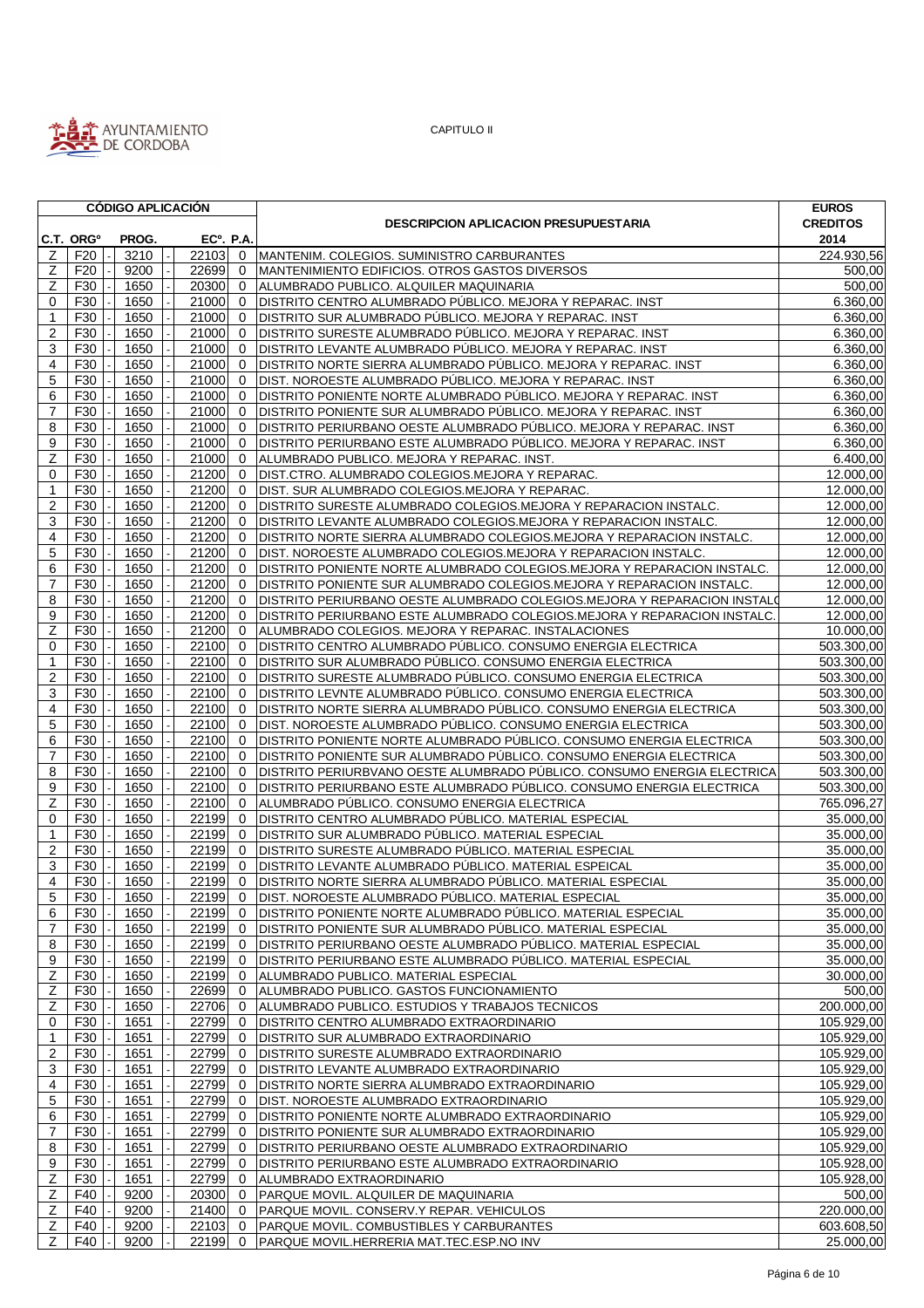

|                |                                   | <b>CÓDIGO APLICACIÓN</b> |                  |                |                                                           | <b>EUROS</b>          |
|----------------|-----------------------------------|--------------------------|------------------|----------------|-----------------------------------------------------------|-----------------------|
|                |                                   |                          |                  |                | <b>DESCRIPCION APLICACION PRESUPUESTARIA</b>              | <b>CREDITOS</b>       |
|                | C.T. ORG <sup>o</sup>             | PROG.                    | <b>ECº. P.A.</b> |                |                                                           | 2014                  |
| z              | F40                               | 9200                     | 22400 0          |                | PARQUE MOVIL. PRIMAS DE SEGUROS                           | 200.000,00            |
| Ζ              | F40                               | 9200                     | 22699            | 0              | PARQUE MOVIL. OTROS GASTOS DIVERSOS                       | 500,00                |
| z              | F40                               | 9201                     | 22706            | $\mathbf{0}$   | MANTENIMIENTO MONTAJE MODULOS Y ESCEN                     | 520.000,00            |
| Ζ              | F40                               | 9202                     | 22699            | $\mathbf{0}$   | PARQUE MOVIL. GASTOS DE FUNCIONAMIENTO                    | 500,00                |
| Z              | F <sub>50</sub>                   | 1710                     | 20300            | $\overline{0}$ | PARQUES Y JARDINES. ALQUILER DE MAQUINARIA                | 10.000,00             |
| 0              | F <sub>50</sub>                   | 1710                     | 21000            | $\mathbf{0}$   | DISTRITO CENTRO P. Y J. GASTOS MANTENIMIENTO              | 13.500,00             |
| 1              | F50                               | 1710                     | 21000            | $\mathbf{0}$   | DISTRITO SUR P. Y J. GASTOS MANTENIMIENTO                 | 13.500,00             |
| $\overline{2}$ | F <sub>50</sub>                   | 1710                     | 21000            | $\mathbf{0}$   | DISTRITO SURESTE P. Y J. GASTOS MANTENIMIENTO             | 13.500,00             |
| 3              | F <sub>50</sub>                   | 1710                     | 21000            | $\mathbf 0$    | DISTRITO LEVANTE P. Y J. GASTOS MANTENIMIENTO             | 13.500,00             |
| 4              | F <sub>50</sub>                   | 1710                     | 21000            | $\mathbf 0$    | DISTRITO NORTE SIERRA P. Y J. GASTOS MANTENIMIENTO        | 13.500,00             |
| 5              | F <sub>50</sub>                   | 1710                     | 21000            | $\mathbf{0}$   | DIST. NOROESTE P. Y J. GASTOS MANTENIMIENTO               | 13.500,00             |
| 6              | F <sub>50</sub>                   | 1710                     | 21000            | $\mathbf{0}$   | DISTRITO PONIENTE NORTE P. Y J. GASTOS MANTENIMIENTO      | 13.500,00             |
| 7              | F <sub>50</sub>                   | 1710                     | 21000            | $\overline{0}$ | DISTRITO PONIENTE SUR P. Y J. GASTOS MANTENIMIENTO        | 13.500,00             |
| 8              | F <sub>50</sub>                   | 1710                     | 21000 P          |                | DISTRITO PERIURBANO OESTE P. Y J. GASTOS MANTENIMIENTO    | 13.500,00             |
| 9              | F <sub>50</sub>                   | 1710                     | 21000            | P              | DISTRITO PERIURBANO ESTE P. Y J. GASTOS MANTENIMIENTO     | 13.500,00             |
| Ζ              | F <sub>50</sub>                   | 1710                     | 21000            | $\mathbf{0}$   | PARQUES Y JARDINES. GASTOS MANTENIMIENTO                  | 14.000,00             |
| Ζ              | F <sub>50</sub>                   | 1710                     | 22103            | $\mathbf{0}$   | P. Y J. COMBUSTIBLES                                      | 12.500,00             |
| Ζ              | F <sub>50</sub>                   | 1710                     | 22199            | $\mathbf{0}$   | P. Y J. MATERIALES ESPECIALES                             | 140.000,00            |
| Ζ              | F <sub>50</sub>                   | 1710                     | 22699            | $\mathbf{0}$   | P. Y J. OTROS GASTOS DIVERSOS                             | 1.500,00              |
| Z              | F <sub>50</sub>                   | 1710                     | 22701            | $\mathbf{0}$   | <b>PARQUES Y JARDINES. SEGURIDAD</b>                      | 200.000,00            |
| $\mathbf 0$    | F <sub>50</sub>                   | 1710                     | 22706            | $\Omega$       | DISTRITO CENTRO P. Y J. CONTRATO MANTENIMIENTO            | 206.453,00            |
| -1             | F <sub>50</sub>                   | 1710                     | 22706            | $\mathbf{0}$   | DISTRITO SUR P. Y J. CONTRATO MANTENIMIENTO               | 206.453,00            |
| $\overline{2}$ | F <sub>50</sub>                   | 1710                     | 22706            | $\mathbf 0$    | DISTRITO SURESTE P. Y J. CONTRATO MANTENIMIENTO           | 206.453,00            |
| 3              | F <sub>50</sub>                   | 1710                     | 22706            | $\mathbf{0}$   | DISTRITO LEVANTE P. Y J. CONTRATO MANTENIMIENTO           | 206.453,00            |
| $\overline{4}$ | F <sub>50</sub>                   | 1710                     | 22706            | $\mathbf 0$    | DISTRITO NORTE SIERRA P. Y J. CONTRATO MANTENIMIENTO      | 206.453,00            |
| 5              | F <sub>50</sub>                   | 1710                     | 22706            | $\mathbf{0}$   | DIST. NOROESTE P. Y J. CONTRATO MANTENIMIENTO             | 206.453,00            |
| 6              | F <sub>50</sub>                   | 1710                     | 22706            | $\mathbf 0$    | DISTRITO PONIENTE NORTE P. Y J. CONTRATO MANTENIMIENTO    | 206.453,00            |
| 7              | F <sub>50</sub>                   | 1710                     | 22706            | $\mathbf{0}$   | DISTRITO PONIENTE SUR P. Y J. CONTRATO MANTENIMIENTO      | 206.453,00            |
| 8              | F <sub>50</sub>                   | 1710                     | 22706            | $\mathbf{0}$   | DISTRITO PERIURBANO OESTE P. Y J. CONTRATO MANTENIMIENTO  | 206.453,00            |
| 9              | F <sub>50</sub>                   | 1710                     | 22706            | $\mathbf{0}$   | DISTRITO PERIURBANO ESTE P. Y J. CONTRATO MANTENIMIENTO   | 206.453,00            |
| Ζ              | F <sub>50</sub>                   | 1710                     | 22706            | 0              | PARQUES Y JARDINES. CONTRATO MANTENIMIENTO                | 206.453,00            |
| Z              | F60                               | 1700                     | 22699            | P              | MEDIO AMBIENTE. OTROS GASTOS ESP. F.                      | 10.000,00             |
| Z              | F60                               | 1700                     | 22699            | $\mathbf{0}$   | MEDIO AMBIENTE. GASTOS DIVERSOS                           | 10.700,00             |
| z              | F60                               | 1700                     | 22706            | $\mathbf{0}$   | MEDIO AMBIENTE. ESTUDIOS Y TRABAJOS TECNICOS              | 18.500,00             |
| Ζ              | F60                               | 1700                     | 23020            | $\overline{0}$ | MEDIO AMBIENTE. DIETAS DEL PERSONAL                       | $\overline{1.500,00}$ |
| Z              | F60                               | 1700                     | 23120            | $\mathbf{0}$   | MEDIO AMBIENTE. LOCOMOCION DEL PERSONAL                   | 1.500,00              |
| Z              | F60                               | 1700                     | 23300            | $\mathbf{0}$   | MEDIO AMBIENTE. CURSOS DE FORMACION                       | 600,00                |
| Ζ              | F60                               | 1701                     | 22699            | $\mathbf 0$    | MEDIO AMBIENTE. AGENDA 21 LOCAL                           | 25.000,00             |
| Z              | F60                               | 1702                     | 22699            | $\overline{0}$ | MEDIO AMBIENTE. ACTIVIDADES EDUCATIVAS                    | 19.000,00             |
| z              | F70                               | 3370                     | 22113            | $\overline{0}$ | ZOOLOGICO. MANUTENCION DE ANIMALES                        | 150.000,00            |
| Ζ              | F70                               | 3370                     |                  |                | 22609 0 ZOOLOGICO. ACTIVIDADES EDUCATIVAS Y DE PROMOCION  | 7.600,00              |
| Z              | F70                               | 3370                     |                  |                | 22699 0 ZOOLOGICO OTROS GASTOS FUNCIONAMIENTO             | 35.000,00             |
| Ζ              | F70                               | 3370                     |                  |                | 22699 P ZOOLOGICO. GASTOS DIVERSOS                        | 17.554,00             |
| Z              | F70                               | 3370                     | 22700 0          |                | ZOOLOGICO. LIMPIEZA Y ASEO                                | 5.000,00              |
| $\mathsf{Z}$   | F70                               | 3370                     | 22701            | $\mathbf 0$    | ZOOLOGICO. SEGURIDAD                                      | 150.000,00            |
| $\mathsf Z$    | F70                               | 3370                     | 22706            | $\overline{0}$ | ZOOLOGICO. ESTUDIOS Y TRABAJOS TECNICOS                   | 43.000,00             |
| Ζ              | F70                               | 3370                     | 22799            | $\mathbf 0$    | ZOOLOGICO. MONITORAJE                                     | 80.000,00             |
| $\overline{z}$ | G00                               | 9120                     | 23000            | $\overline{0}$ | GESTIÓN. DIETAS CARGOS ELECTOS                            | 689,00                |
| $\mathsf{Z}$   | G00                               | 9120                     | 23100            | $\overline{0}$ | GESTIÓN. LOCOMOCIÓN CARGOS ELECTOS                        | 518,00                |
| $\overline{z}$ | G00                               | 9200                     | 20200            | $\mathbf 0$    | GESTION. ARRENDAMIENTOS EDIF. Y OT. CONSTRUCC.            | 69.000,00             |
| $\mathsf{Z}$   | G00                               | 9200                     | 22001            | $\mathbf 0$    | GESTIÓN. PRENSA, REV., LIB.                               | 706,00                |
| $\overline{z}$ | G00                               | 9200                     | 22603            | $\overline{0}$ | GESTIÓN. GRAL. ANUNCIOS PRENSA Y BOL.                     | 8.000,00              |
| Ζ              | G00                               | 9200                     | 22699            | $\mathbf 0$    | GESTIÓN. OTROS GASTOS ESP. DE FUNC.                       | 575,10                |
| Ζ              | G00                               | 9200                     | 22799            | $\overline{0}$ | GESTION. OT. TRABAJOS REALIZADOS POR EMP. Y PROFESIONALES | 22.000,00             |
| $\mathsf{Z}$   | G00                               | 9200                     | 23010 0          |                | <b>GESTION. DIETAS PERSONAL DIRECTIVO</b>                 | 100,00                |
| $\overline{z}$ | G00                               | 9200                     | 23020            | $\overline{0}$ | GESTIÓN. GRAL. DIETAS PERSONAL                            | 218,00                |
| $\overline{z}$ | G00                               | 9200                     | $23110$ 0        |                | GESTION. LOCOMOCION PERSONAL DIRECTIVO                    | 100,00                |
| $\mathsf{Z}$   | G00                               | 9200                     | 23120 0          |                | GESTIÓN. GRAL. LOCOMOCION PERSONAL                        | 218,00                |
| $\overline{z}$ | G00                               | 9200                     | 23300            | $\overline{0}$ | GESTIÓN. FORMACION PERSONAL                               | 800,00                |
| $\mathsf{Z}$   | G04                               | 9250                     | 22602            | $\mathbf 0$    | <b>GESTION. PUBLICIDAD Y PROPAGANDA</b>                   | 25.000,00             |
| $\mathsf Z$    | G10                               | 9230                     | 22706 0          |                | ESTADISTICA. ESTUDIOS Y TRABAJOS TECNICOS                 | 10.000,00             |
| Z              | G10                               | 9201                     | 20600 0          |                | CPD. ALQUILER DE MATERIAL TECNICO                         | 400.000,00            |
| Z              | G10                               | 9201                     |                  |                | 21000 0 CPD. REPARACIONES, MANTEN. Y COSERV.INFRAESTRUCT. | 5.000,00              |
| Z              | G <sub>10</sub> $\vert$ - $\vert$ | 9201                     |                  |                | 21200 0 CPD. REPARACIONES MANTEN. Y CONSERV. EDIFICIOS    | 40.000,00             |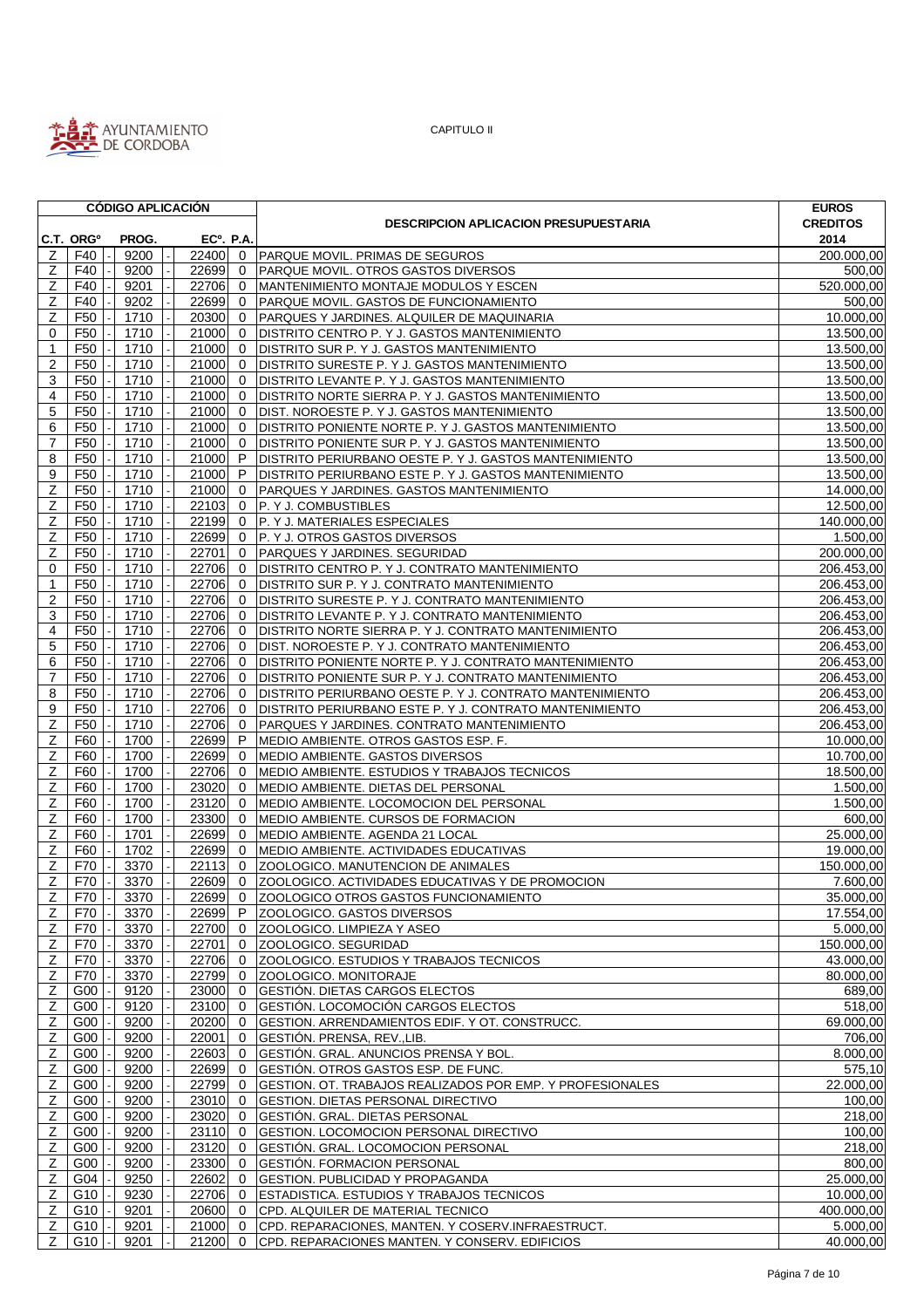

|                |                       |  | <b>CÓDIGO APLICACIÓN</b> |                          |                  |                                              |                                                        | <b>EUROS</b>            |
|----------------|-----------------------|--|--------------------------|--------------------------|------------------|----------------------------------------------|--------------------------------------------------------|-------------------------|
|                |                       |  |                          |                          |                  | <b>DESCRIPCION APLICACION PRESUPUESTARIA</b> | <b>CREDITOS</b>                                        |                         |
|                | C.T. ORG <sup>o</sup> |  | PROG.                    |                          | <b>ECº. P.A.</b> |                                              |                                                        | 2014                    |
| z              | G10                   |  | 9201                     |                          |                  |                                              | 21300 0 CPD. MAQUINARIA, INSTALAC. Y UTILL.            | 10.000,00               |
| Ζ              | G10                   |  | 9201                     | $\overline{\phantom{a}}$ | 21600            | $\mathbf 0$                                  | CPD. REPAR. Y MANTENIMIENTO MAQUINAS                   | 180.000,00              |
| Ζ              | G10                   |  | 9201                     |                          | 22002            | $\mathbf{0}$                                 | CPD. MAT. INFORMATICO NO INVENTARIABLE                 | 110.000,00              |
| Ζ              | G10                   |  | 9201                     |                          | 22200            | $\mathbf{0}$                                 | CPD. TELEFONO Y NUEVAS TECNOLOGIAS                     | 600.000,00              |
| Z              | G10                   |  | 9201                     |                          | 22203            | $\mathbf 0$                                  | CPD. COMUNICACIONES INFORMATICAS                       | 15.000,00               |
| Ζ              | G10                   |  | 9201                     |                          | 22706            | $\mathbf{0}$                                 | CPD. CONTRATO SERV. Y PLAN. INFORMAT.                  | 200.000,00              |
| Z              | G10                   |  | 9201                     |                          | 22799            | $\mathbf{0}$                                 | CPD. CONTRATOS ADMINISTRACIÓN ELECTRÓNICA              | 10.000,00               |
| z              | G11                   |  | 9330                     |                          | 22100            | $\mathbf 0$                                  | PATRIMONIO. ALUMBRADO INMUEBLES                        | 2.415.000,00            |
| Ζ              | G11                   |  | 9330                     |                          | 22101            | $\mathbf{0}$                                 | PATRIMONIO. AGUA DE INMUEBLES                          | 19.000,00               |
| Ζ              | G11                   |  | 9330                     |                          | 22400            | $\mathbf{0}$                                 | PATRIMONIO. PRIMAS DE SEGUROS INMUEBLES                | 105.000,00              |
| Ζ              | G11                   |  | 9330                     |                          | 22401            | $\mathbf{0}$                                 | PATRIMONIO. SEGURO RESPONSABILIDAD CIVIL               | 140.000,00              |
| $\mathsf Z$    | G11                   |  | 9330                     |                          | 22402            | $\mathbf{0}$                                 | PATRIMONIO. RESP. AUTORID. Y PERSONAL                  | 16.000,00               |
| Z              | G12                   |  | 9202                     |                          | 22000            | $\mathbf{0}$                                 | S.INTERNOS GASTOS OFICINA                              | 46.000,00               |
| Z              | G12                   |  | 9202                     |                          | 22201            | $\mathbf{0}$                                 | S.INTERNOS COMUNICACIONES POSTALES                     | 580.000,00              |
| Ζ              | G12                   |  | 9330                     |                          | 22401            | $\mathbf{0}$                                 | PATRIMONIO.RESPONSABILIDAD PATRIMONIAL                 | 70.000,00               |
| z              | G20                   |  | 9204                     |                          | 22000            | $\mathbf 0$                                  | GESTIÓN. MATERIAL IMPRESO Y DE OFICINA                 | 80.000,00               |
| Ζ              | G20                   |  | 9204                     |                          | 22699            | $\mathbf{0}$                                 | GESTIÓN. GASTOS FUNCIONAMIENTO                         | $\overline{35.000,00}$  |
| Ζ              | G20                   |  | 9204                     |                          | 22706            | $\mathbf 0$                                  | GESTIÓN. ESTUDIOS Y TRAB. TCOS.                        | $\overline{21}$ .200,00 |
| z              | G20                   |  | 9205                     |                          | 22699            | $\mathbf{0}$                                 | <b>GESTION. GASTOS UNIDAD SANCIONES</b>                | 10,00                   |
| Ζ              | H <sub>00</sub>       |  | 9290                     |                          | 22699            | $\mathbf{0}$                                 | HACIENDA. OTROS GTOS. DIVERSOS (FONDO DE CONTINGENCIA) | 1.500.000,00            |
| Z              | H <sub>00</sub>       |  | 9310                     |                          | 22699            | $\mathbf{0}$                                 | HACIENDA GASTOS FUNCIONAMIENTO                         | 1.445,00                |
| z              | H <sub>0</sub>        |  | 9311                     |                          | 22000            | $\mathbf{0}$                                 | HACIENDA. MATERIAL NO INVENTARIABLE                    | 255,00                  |
| Ζ              | H <sub>00</sub>       |  | 9311                     |                          | 22001            | $\mathbf{0}$                                 | <b>HACIENDA SUSCRIPCIONES PUBLICACIONES</b>            | 595,00                  |
| Z              | H <sub>00</sub>       |  | 9311                     |                          | 22602            | $\mathbf{0}$                                 | HACIENDA. PUBLICIDAD Y PROPAGANDA                      | 50.000,00               |
| Z              | H <sub>00</sub>       |  | 9311                     |                          | 22699            | $\mathbf{0}$                                 | HACIENDA. PRESTAC. DE SERV. A TRAVÉS DE INTERNET       | 425,00                  |
| Ζ              | H <sub>00</sub>       |  | 9311                     |                          | 22706            | $\mathbf 0$                                  | HACIENDA. ESTUDIOS Y TRABAJOS TECNICOS                 | 4.250,00                |
| Z              | H <sub>00</sub>       |  | 9311                     |                          | 22799            | $\mathbf{0}$                                 | HACIENDA. DIGITALIZACIÓN DE ARCHIVOS                   | 850,00                  |
| Ζ              | H <sub>00</sub>       |  | 9120                     |                          | 23000            | $\mathbf{0}$                                 | HACIENDA. DIETAS CARGOS ELECTOS                        | 425,00                  |
| Z              | H <sub>00</sub>       |  | 9311                     |                          | 23020            | $\mathbf{0}$                                 | HACIENDA DIETAS PERSONAL                               | 1.700,00                |
| Z              | H <sub>00</sub>       |  | 9120                     |                          | 23100            | $\mathbf 0$                                  | HACIENDA. LOCOMOCION CARGOS ELECTOS                    | 595,00                  |
|                | H <sub>00</sub>       |  | 9311                     |                          | 23120            |                                              |                                                        | 1.700,00                |
| Ζ              |                       |  |                          |                          |                  | $\mathbf{0}$                                 | HACIENDA. LOCOMOCION DEL PERSONAL                      |                         |
| Ζ              | H <sub>00</sub>       |  | 9311                     |                          | 23300            | $\mathbf{0}$                                 | HACIENDA CURSOS FORMACION                              | 1.700,00                |
| Ζ              | HE <sub>0</sub>       |  | 9312                     |                          | 22001            | $\mathbf{0}$                                 | O.G.E-F. PRENSA, REVISTAS Y OTRAS PUBLICACIONES        | 340,00                  |
| Ζ              | HE <sub>0</sub>       |  | 9312                     |                          | 22699            | $\mathbf{0}$                                 | O.G.E-F. G. DE FUNCIONAMIENTO                          | 595,00                  |
| z              | HE0                   |  | 9312                     |                          | 22706            | $\mathbf{0}$                                 | O.G.E.F. APLICACIONES INFORMÁTICAS                     | 50.000,00               |
| z              | HP0                   |  | 9314                     |                          | 22001            | $\mathbf{0}$                                 | O.P.E-P. PRENSA, REVISTAS Y OTRAS PUBLICACIONES        | 1.000,00                |
| $\mathsf Z$    | HP <sub>0</sub>       |  | 9314                     |                          | 22603            | $\mathbf{0}$                                 | O.P.E-P. PUBLICACIONES DIARIOS OFICIALES               | 1.700,00                |
| Ζ              | HP0                   |  | 9314                     |                          | 22699            | $\mathbf 0$                                  | O.P.E-P. G. DE FUNCIONAMIENTO                          | 1.000,00                |
| Z              | <b>HPA</b>            |  | 9315                     |                          | 22699            |                                              | 0 O.P.E-P.ANÁLISIS Y EST. EC.G. DE FUNCIONAMIENTO      | 1.000,00                |
| Z              | <b>HPA</b>            |  | 9315                     |                          | 22706            | $\Omega$                                     | O.P.E-P.ANÁLISIS Y EST. EC. EST. Y TRAB. TCOS.         | 10.200,00               |
| Z              | <b>HPC</b>            |  | 9316                     |                          | 22699            | $\mathbf 0$                                  | O.P.E-P. CONTROL PRESUP.G. DE FUNCIONAMIENTO           | 425,00                  |
|                | $Z$ HT0 $\vert$ -     |  | $9320$ -                 |                          |                  |                                              | 22001 0 O.G.T. PRENSA, REVISTAS Y OTRAS PUBLICACIONES  | 11.000,00               |
| Z              | HT0                   |  | 9320                     |                          | 22603 0          |                                              | O.G.T. G. PUBLICACIONES                                | 10.000,00               |
| Z              | HTO                   |  | 9320                     |                          | 22699            | $\mathbf 0$                                  | O.G.T. G. DE FUNCIONAMIENTO                            | 1.500,00                |
| Ζ              | HT0                   |  | 9320                     |                          | 23010            | $\mathbf 0$                                  | O.G.T. DIETAS PERSONAL DIRECTIVO                       | 250,00                  |
| $\mathsf Z$    | HT0                   |  | 9320                     |                          | 23020            | $\mathbf{0}$                                 | O.G.T. DIETAS PERSONAL                                 | 250,00                  |
| Z              | HT0                   |  | 9320                     |                          | 23110            | $\mathbf{0}$                                 | O.G.T. LOCOMOCION PERSONAL DIRECTIVO                   | 250,00                  |
| $\mathsf Z$    | HT0                   |  | 9320                     |                          | 23120            | $\mathbf 0$                                  | O.G.T. GASTOS DE LOCOMOCION                            | 250,00                  |
| $\mathsf Z$    | HTG                   |  | 9321                     |                          | 22706            | $\mathbf{0}$                                 | O.G.T. GESTIÓN TRIBUT. EST. Y TRAB. TCOS.              | 258.000,00              |
| z              | HTI                   |  | 9322                     |                          | 22706            | $\mathbf{0}$                                 | O.G.T.INSPECCIÓN. EST. Y TRAB. TCOS.                   | 5.000,00                |
| $\mathsf{Z}$   | <b>HTR</b>            |  | 9324                     |                          | 22699            | $\mathbf{0}$                                 | O.G.T. RECAUDACIÓN.OTROS G. ESP. DE FUNCIONAM.         | 75.000,00               |
| z              | <b>HTR</b>            |  | 9324                     |                          | 22706            | $\mathbf 0$                                  | O.G.T. RECAUDACIÓN. ESTUDIOS Y TRAB. TCOS.             | 80.000,00               |
| Ζ              | IN <sub>0</sub>       |  | 9310                     |                          | 22001            | $\mathbf{0}$                                 | INTERVENCIÓN. PUBLICACIONES                            | 1.000,00                |
| $\mathsf Z$    | IN <sub>0</sub>       |  | 9310                     |                          | 22699            | $\mathbf{0}$                                 | INTERVENCIÓN G. DE FUNCIONAMIENTO                      | 500,00                  |
| $\mathsf Z$    | IN <sub>0</sub>       |  | 9310                     |                          | 22706            | $\mathbf 0$                                  | INTERVENCIÓN. ESTUDIOS Y TRAB. TCOS.                   | 11.985,00               |
| Ζ              | IN <sub>0</sub>       |  | 9310                     |                          | 23010            | $\mathbf{0}$                                 | INTERVENCION. DIETAS DEL PERSONAL DIRECTIVO            | 1.000,00                |
| $\mathsf Z$    | IN <sub>0</sub>       |  | 9310                     |                          | 23020            | $\mathbf{0}$                                 | INTERVENCIÓN. DIETAS DEL PERSONAL NO DIRECTIVO         | 1.000,00                |
| $\overline{z}$ | IN <sub>0</sub>       |  | 9310                     |                          | 23110            | $\mathbf 0$                                  | INTERVENCION. LOCOMOCION DEL PERSONAL DIRECTIVO        | 1.000,00                |
| $\mathsf{Z}$   | IN <sub>0</sub>       |  | 9310                     |                          | 23120            | $\mathbf 0$                                  | INTERVENCIÓN. LOCOMOCIÓN DEL PERSONAL                  | 1.000,00                |
| Ζ              | IN <sub>0</sub>       |  | 9310                     |                          | 23300            | $\mathbf 0$                                  | INTERVENCIÓN. CURSOS DE FORMACIÓN                      | 3.000,00                |
| 0              | J00                   |  | 2320                     |                          | 22699            | $\mathbf 0$                                  | <b>DISTRITO CENTRO GASTOS FUNCIONAMIENTO</b>           | 4.000,00                |
| $\mathbf{1}$   | J10                   |  | 2320                     |                          | 22699            | $\mathbf{0}$                                 | DISTRITO SUR GASTOS FUNCIONAMIENTO                     | 4.000,00                |
| $\overline{2}$ | J20                   |  | 3380                     |                          | 22699            | $\mathbf{0}$                                 | DISTRITO SURESTE. VERBENAS POPULARES                   | 15.700,00               |
| $\overline{2}$ | J20                   |  | 2320                     |                          | 22699            |                                              | 0   DISTRITO SURESTE GASTOS FUNCIONAMIENTO             | 7.000,00                |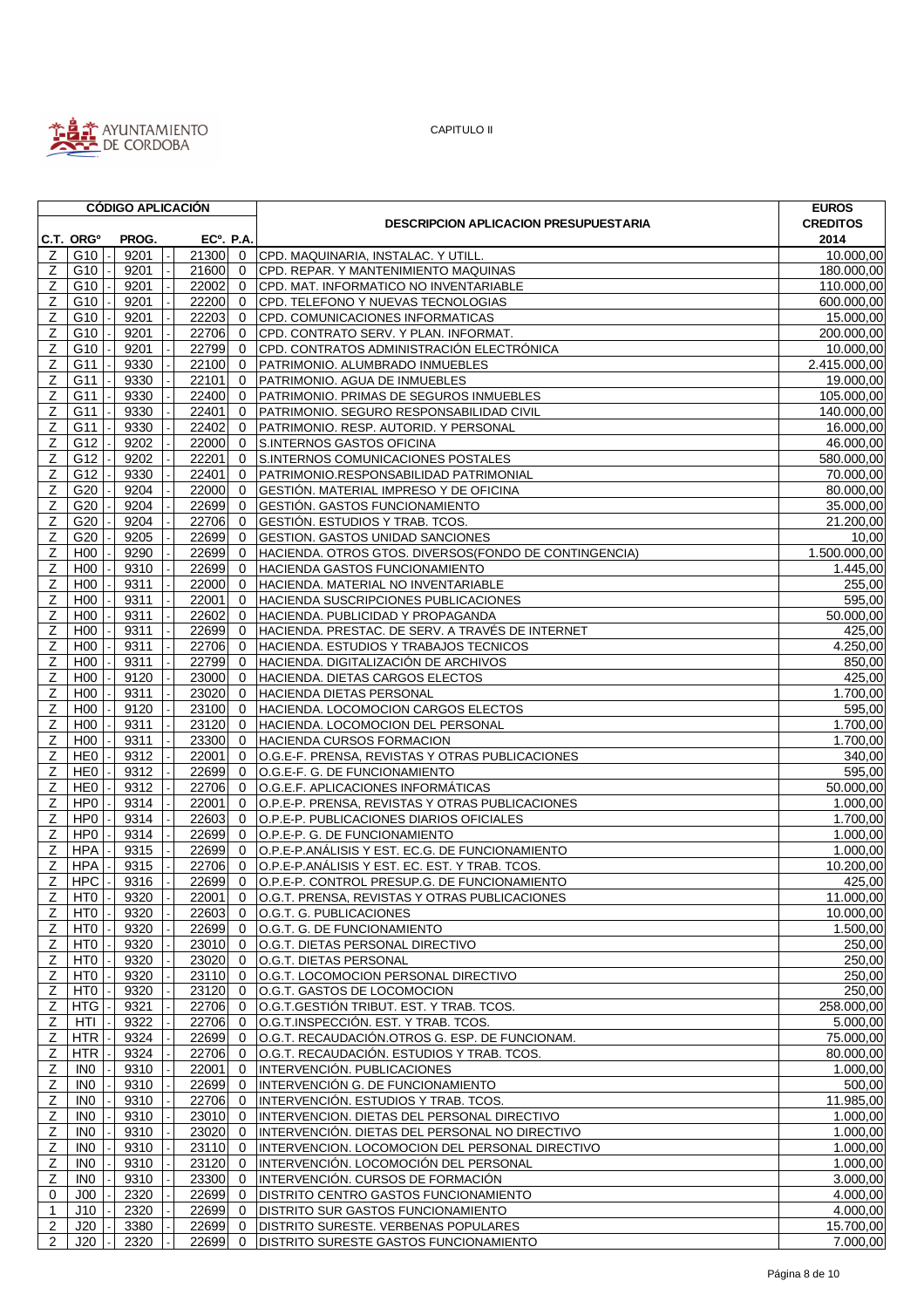

|                  |                       | <b>CÓDIGO APLICACIÓN</b> |                        |              |                                                         | <b>EUROS</b>          |
|------------------|-----------------------|--------------------------|------------------------|--------------|---------------------------------------------------------|-----------------------|
|                  |                       |                          |                        |              | <b>DESCRIPCION APLICACION PRESUPUESTARIA</b>            | <b>CREDITOS</b>       |
|                  | C.T. ORG <sup>o</sup> | PROG.                    | EC <sup>o</sup> . P.A. |              |                                                         | 2014                  |
| 3                | J30                   | 2320                     | 22699                  | $\mathbf 0$  | DISTRITO LEVANTE. GASTOS FUNCIONAMIENTO                 | 7.000.00              |
| 4                | J40                   | 2320                     | 22699                  | $\mathbf{0}$ | DISTRITO NORTE SIERRA GASTOS FUNCIONAMIETO              | 7.000,00              |
| 5                | J50                   | 2320                     | 22699                  | $\mathbf{0}$ | DIST. NOROESTE GASTOS FUNCIONAMIENTO                    | 7.000,00              |
| 6                | J60                   | 2320                     | 22699                  | $\mathbf 0$  | <b>DISTRITO PONIENTE NORTE GASTOS FUNCIONAMIENTO</b>    | 4.000,00              |
| $\overline{7}$   | J70                   | 2320                     | 22699                  | $\mathbf 0$  | DISTRITO PONIENTE SUR GASTOS FUNCIONAMIENTO             | 7.000,00              |
| 8                | <b>J80</b>            | 3380                     | 22699                  | $\mathbf 0$  | DISTRITO PERIURBANO OESTE. VERBENAS POPULARES           | 33.407,00             |
| 8                | J80                   | 2320                     | 22699                  | $\mathbf 0$  | DISTRITO PERIURBANO OESTE GASTOS FUNCIONAMIENTO         | 10.000,00             |
| 8                | J80                   | 2320                     | 23120                  | $\mathbf 0$  | DISTRITO PERIURBANO OESTE. LOCOMOCION                   | 11.000,00             |
| 9                | J90                   | 3380                     | 22699                  | $\mathbf 0$  | DISTRITO PERIURBANO ESTE. VERBENAS POPULARES            | 33.891,00             |
| 9                | J90                   | 2320                     | 22699                  | $\mathbf 0$  | DISTRITO PERIURBANO ESTE GASTOS FUNCIONAMIENTO          | 10.000,00             |
| $\boldsymbol{9}$ | J90                   | 2320                     | 23120                  | $\mathbf 0$  | <b>DISTRITO PERIURBANO ESTE. LOCOMOCION</b>             | 11.000,00             |
| Z                | K20                   | 2320                     | 22699                  | $\mathbf 0$  | IGUALDAD. EDUCACION Y CORRESPONSABILIDAD                | 29.000,00             |
| Ζ                | K20                   | 2320                     | 23020                  | $\mathbf{0}$ | IGUALDAD. DIETAS DEL PERSONAL                           | 717,00                |
| Ζ                | K20                   | 2320                     | 23120                  | $\mathbf{0}$ | IGUALDAD.LOCOMOCIÓN DEL PERSONAL                        | 638,00                |
|                  | K20                   | 2320                     | 23300                  | $\mathbf 0$  | IGUALDAD.FORMACIÓN                                      | 179,00                |
| Z                |                       |                          |                        | P            |                                                         |                       |
| Ζ                | K20                   | 2321                     | 22699                  |              | IGUALDAD. PROM DE LA IGUALDAD Y POL. TRANSVERSALES      | 22.000,00             |
| Z                | K20                   | 2321                     | 22699                  | $\mathbf 0$  | IGUALDAD. EMPLEO Y FORMACION OCUPACIONAL                | 20.000,00             |
| Z                | K20                   | 2322                     | 22601                  | $\mathbf 0$  | IGUALDAD. ATENCIONES PROTOCOLARIAS                      | 800,00                |
| Ζ                | K20                   | 2322                     | 22699                  | $\mathbf 0$  | IGUALDAD.PROYECTOS PARA PARTICIPACIÓN                   | 45.000,00             |
| Ζ                | K20                   | 2323                     | 22699                  | P            | IGUALDAD. APOYO MUJERES ESPECIAL DIFICULTAD             | 40.000,00             |
| Z                | K20                   | 9120                     | 23000                  | $\mathbf 0$  | <b>IGUALDAD.DIETAS CARGOS ELECTOS</b>                   | 477,00                |
| Ζ                | K20                   | 9120                     | 23100                  | $\mathbf 0$  | IGUALDAD.LOCOMOCION CARGOS ELECTOS                      | 477,00                |
| Z                | K30                   | 3371                     | 22606                  | $\mathbf 0$  | JUVENTUD. REUNIONES, CONFERENCIAS Y CURSOS              | 2.000,00              |
| Z                | K30                   | 3371                     | 22700                  | $\mathbf{0}$ | JUVENTUD. LIMPIEZA Y ASEO                               | $\overline{9.000,00}$ |
| $\overline{z}$   | K30                   | 3371                     | 22701                  | $\mathbf 0$  | JUVENTUD. VIGILANCIA Y SEGURIDAD                        | 60.000,00             |
| Z                | K30                   | 3371                     | 23020                  | $\mathbf 0$  | JUVENTUD. DIETAS DEL PERSONAL                           | 300,00                |
| Z                | K30                   | 3371                     | 23120                  | $\mathbf 0$  | JUVENTUD. LOCOMOCIÓN DEL PERSONAL                       | 300,00                |
| Z                | K30                   | 3371                     | 23300                  | $\mathbf 0$  | JUVENTUD. CURSOS DE FORMACIÓN                           | 300,00                |
| Ζ                | K30                   | 3372                     | 22609                  | $\mathbf 0$  | JUVENTUD. ACTIVIDADES                                   | 70.907,00             |
| Z                | K30                   | 3372                     | 22699                  | $\mathbf 0$  | JUVENTUD. GASTOS DE FUNCIONAMIENTO                      | 205.000,00            |
| Ζ                | K30                   | 3373                     | 22609                  | $\mathbf 0$  | JUVENTUD. DIFUSION ACTIVIDADES                          | 35.000,00             |
| Z                | K30                   | 3373                     | 22609                  | P            | JUVENTUD. ACTIVIDADES CULTURALES                        | 60.000,00             |
| Ζ                | K30                   | 3373                     | 22799                  | $\mathbf{0}$ | JUVENTUD. OT. TRAB. REALIZADOS POR EMP. Y PROFESIONALES | 18.000,00             |
| Z                | K30                   | 9120                     | 23000                  | $\mathbf 0$  | JUVENTUD. DIETAS CARGOS ELECTOS                         | 500,00                |
| Z                | K30                   | 9120                     | 23100                  | $\mathbf 0$  | JUVENTUD. LOCOMOCION CARGOS ELECTOS                     | 1.000,00              |
| Z                | K70                   | 2320                     | 22602                  | $\mathbf 0$  | COOP. Y SOLID. DIFUSION Y DIVULGACION                   | 3.500,00              |
| Z                | K70                   | 2320                     | 22606                  | $\mathbf 0$  | COOP. Y SOLID. JORNADAS Y EVENTOS                       | 700,00                |
| Ζ                | K70                   | 2320                     | 22699                  | $\mathbf 0$  | COOP. Y SOLID.G. FUNCIONAMIENTO                         | 1.000,00              |
| Ζ                | K70                   | 2320                     | 22706                  | $\mathbf 0$  | COOP. Y SOLID. ESTUDIOS Y TRABAJOS TECNICOS             | 17.000,00             |
| Z                | K70                   | 2320                     | 23010                  | $\mathbf 0$  | COOP. Y SOLID. DIETAS DEL PERSONAL DIRECTIVO            | 500,00                |
| Ζ                | K70                   | 2320                     | 23020                  | $\Omega$     | COOP. Y SOLID. DIETAS DEL PERSONAL                      | 500,00                |
| $\overline{Z}$   | K70                   | 2320                     | 23110                  | $\mathbf 0$  | COOP. Y SOLID.ESTUD.LOCOMOCIÓN DEL PERSONAL DIRECTIVO   | 500,00                |
| Z                | K70                   | 2320                     | 23120 0                |              | COOP. Y SOLID.ESTUD.LOCOMOCIÓN DEL PERSONAL             | 540,00                |
| Z                | K70                   | 2320                     | 23300                  | $\mathbf 0$  | COOP. Y SOLID. FORMACION                                | 192,00                |
| Ζ                | K70                   | 2321                     | 22606                  | $\mathbf 0$  | COOP. Y SOLID. JORNADAS Y EVENTOS                       | 500,00                |
| $\mathsf{Z}$     | K70                   | 2322                     | 22606                  | $\mathbf 0$  | COOP. Y SOLID. JORNADAS Y EVENTOS                       | 1.000,00              |
| Ζ                | K70                   | 2322                     | 22699                  | $\mathbf 0$  | COOP. Y SOLID. GASTOS COOPERACION DESARROLLO            | 8.000,00              |
| Z                | K70                   | 2323                     | 22606                  | 0            | COOP. Y SOLID. JORNADAS Y EVENTOS                       | 5.000,00              |
| z                | K70                   | 2323                     | 22699                  | P            | COOP. Y SOLID. EDUCACION DESARROLLO                     | 103.000,00            |
| $\overline{z}$   | K70                   | 9120                     | 23000                  | $\mathbf{0}$ | COOP. Y SOLID. DIETAS CARGOS ELECTOS                    | 1.634,00              |
| Ζ                | K70                   | 9120                     | 23100                  | $\mathbf 0$  | COOP. Y SOLID. LOCOMOCION CARGOS ELECTOS                | 1.634,00              |
| $\mathsf Z$      | <b>P00</b>            | 1320                     | 23010                  | $\mathbf 0$  | POLICIA LOCAL. DIETAS PERSONAL DIRECTIVO                | 1.000,00              |
| Ζ                | <b>P00</b>            | 1320                     | 23110                  | $\mathbf 0$  | POLICIA LOCAL. LOCOMOCION PERSONAL DIRECTIVO            | 1.000,00              |
| Z                | <b>P00</b>            | 9120                     | 23000                  | 0            | POLICIA LOCAL. DIETAS CARGOS ELECTOS                    | 2.000,00              |
| Ζ                | <b>P00</b>            | 9120                     | 23100                  | $\mathbf 0$  | POLICIA LOCAL. LOCOMOCION CARGOS ELECTOS                | 2.000,00              |
| $\mathsf Z$      | P <sub>10</sub>       | 1320                     | 20400                  | $\mathbf{0}$ | POLICIA LOCAL. ARRENDAMIENTO MAT. TRANSPORTE            | 150.000,00            |
| Ζ                | P <sub>10</sub>       | 1320                     | 21300                  | $\mathbf{0}$ | POLICÍALOCAL. MANTENIM. MAT. DE TRANSMISIONES           | 75.000,00             |
| z                | P10                   | 1320                     | 22104                  | $\mathbf 0$  | POLICIA LOCAL. VESTUARIO                                | 125.000,00            |
| $\mathsf Z$      | P <sub>10</sub>       | 1320                     | 22601                  | $\mathbf 0$  | POLICIA. LOCAL. ATENC. PROTOCOLARIAS Y REPRESENTATIVAS  | 12.000,00             |
| z                | P10                   | 1320                     | 22699                  | $\mathbf{0}$ | POLICIA LOCAL. OTROS GASTOS ESP.DE FUNC.                | 35.000,00             |
| Z                | P10                   | 1320                     | 22706                  | $\mathbf 0$  | POLICIA LOCAL. CONTRATO RETIRADA VEHICULOS              | 445.050,45            |
| $\mathsf Z$      | P <sub>10</sub>       | 1320                     | 22706 P                |              | POLICIA LOCAL. FINAL VIDA UTIL VEHICULOS                | 8.400,00              |
| $\mathsf Z$      | P10                   | 1320                     | 22113                  | $\mathbf{0}$ | POLICIA LOCAL, PARA CABALLERIAS                         | 82.000,00             |
| Z                | P10                   | 1320                     | $23020$ 0              |              | POLICIA LOCAL. DIETAS DEL PERSONAL                      | 4.000,00              |
|                  |                       |                          |                        |              |                                                         |                       |